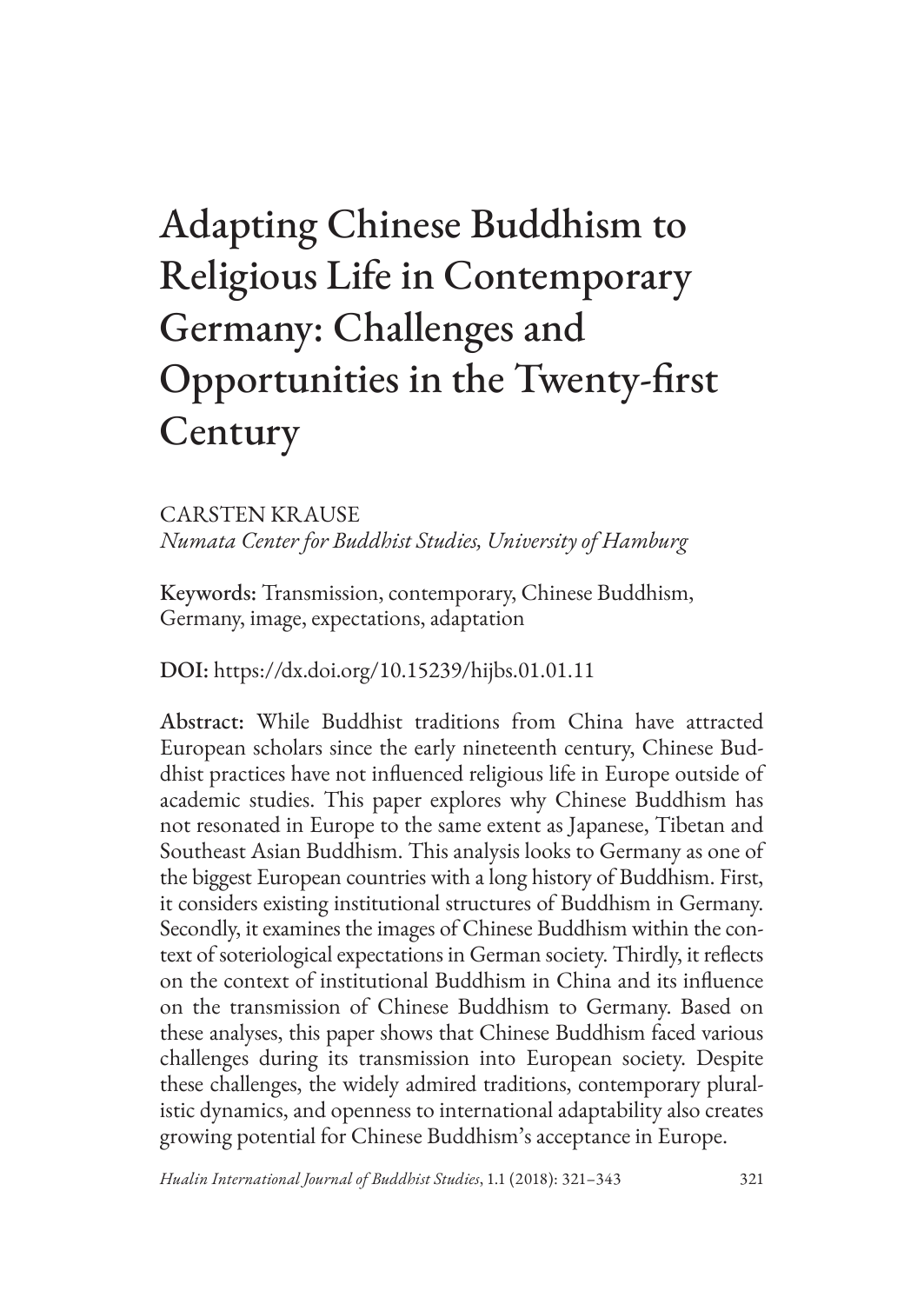# I. Buddhism in Europe and the Attractiveness of Chinese Buddhism

As demonstrated by many previous works, Buddhism found its way to Europe through a complicated process spanning more than two hundred years. This long process led to a heterogeneous development all over Europe.<sup>1</sup> In order to get deeper insight into the role of Chinese Buddhism, I would like to focus on its situation in Germany, as one of the biggest European countries with a long history of Buddhist life.

Europeans developed a more serious interest in Buddhism over the course of the nineteenth century. However, this interest was mainly dominated by an intellectual approach, which led to a search for Buddhist texts written in the original, ancient languages of Sanskrit and Pali. When Germans started traveling to Asia at the beginning of the twentieth century with the explicit purpose of developing direct contact with Buddhist practitioners, many of them were still focused on Buddhist traditions in South East Asia. It was not until much later that Buddhist representatives themselves travelled from Asia to Europe and began attracting more attention to this foreign religion. The active movement of Buddhists from Asia to Europe became a turning point because it involved more and more people from East Asian countries where Buddhism is thriving beyond practices in the Buddha's homeland itself.

The growing influence of Buddhists from Asian countries in Germany became more significant after World War II (which is comparable with the situation in many other European countries). In the 1950s and 1960s, the broader interest in Buddhist practice among Germans was dominated by Japanese (Zen) Buddhism. Beginning in the 1970s, Tibetan Buddhism became increasingly attractive in Germany. Both of these traditions are still the most

<sup>1</sup> For a comprehensive overview of second literature about the transmission of Buddhism to Europe, which provides the background and, of course, much more detail with regard to the following introductory remarks, see: Baumann, *Deutsche Buddhisten*; Baumann, 'Buddhism in Europe'; Baumann, 'Global Buddhism'.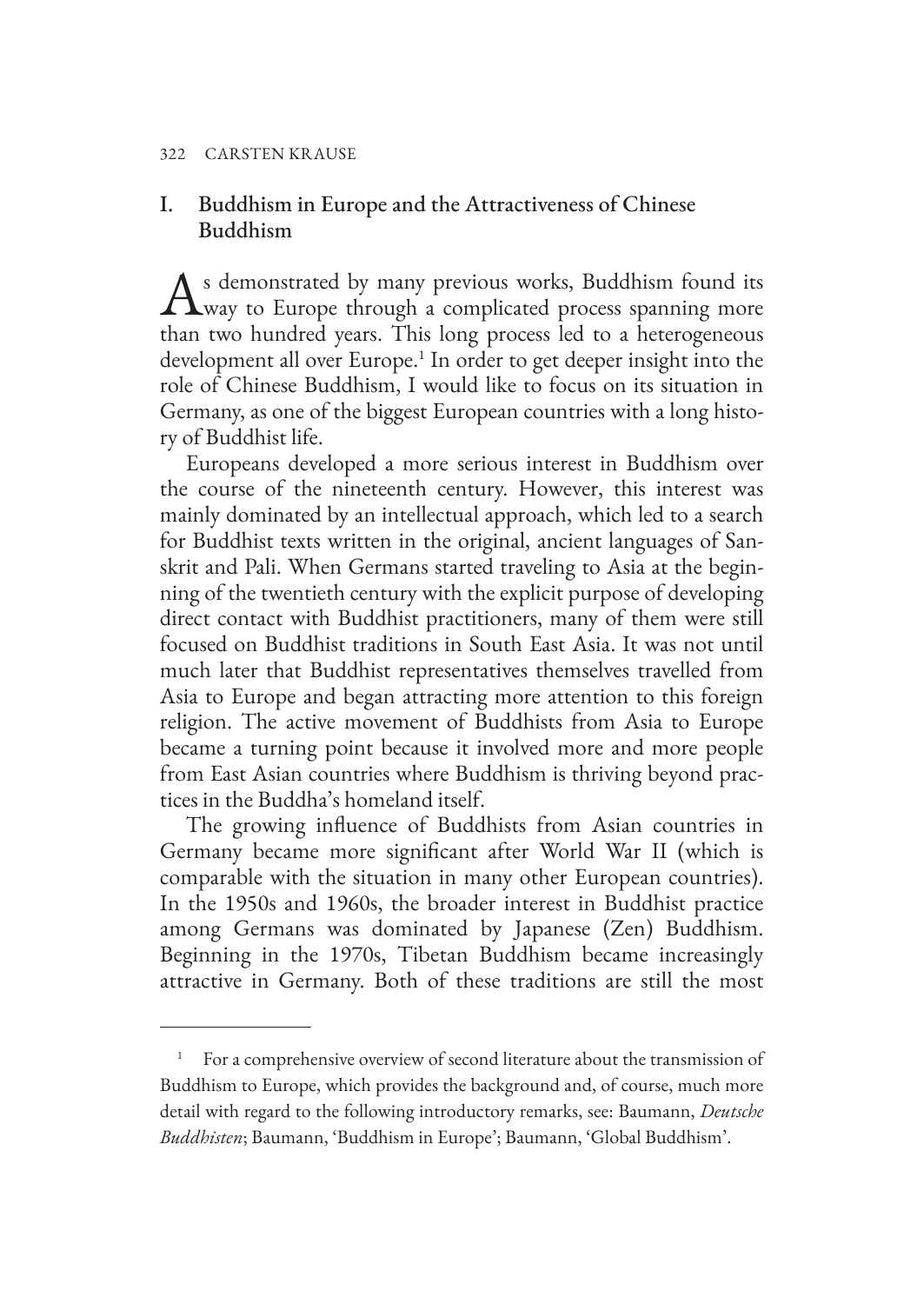popular ones in Germany today. Although they were highly valued, especially among German intellectuals, some other Asian traditions, like that from Vietnam (mainly transmitted by the so called 'Vietnamese boat people'), found their way into Europe, but remain only as a cultural aspect of Asian diaspora and are hardly noticed by the German public.

In contrast to the development described above, in addition to the broader search for authentic Buddhist life in Asia, other circumstances, both internationally and within Germany, paved the way to a Western style of Buddhism. In general, these circumstances can be understood through two patterns that shaped the current situation of Buddhism in Germany: the ability for international movement of Buddhism and the cultural context of Germany.

Buddhist traditions from Asia that became especially attractive to Germans were transmitted either through masters who came directly from Asia or through European masters who were trained by local masters in Asia and then returned to Europe to teach. In both cases, the religious authorization from master to disciple, according to Asian Buddhist conventions, played a growing role, as well as the individual charisma of the teachers and the political and economic circumstances of the time. This new approach contrasted the previous European interest, which primarily relied on research by intellectuals.

In the light of those criteria, it is understandable how the traditions from Japan and Tibet became so well-known and popular in Germany up to the present time. In Japan, Buddhism developed into a vivid and broadly accepted religion while undergoing several adaptations to modern social life during early stages. It was also made more easily spread to Westerners through the influential works of D. T. Suzuki (1870–1966). The political circumstances after World War II allowed this view of Japanese Buddhism to easily spread to foreign countries. Meanwhile, economic development in Japan promoted international exchange and provided Buddhist foundations with resources to invest abroad.

Though still political in nature, Tibetan Buddhism spread internationally for other reasons. A large numbers of Tibetans, including high ranking masters, were dispersed in various places around the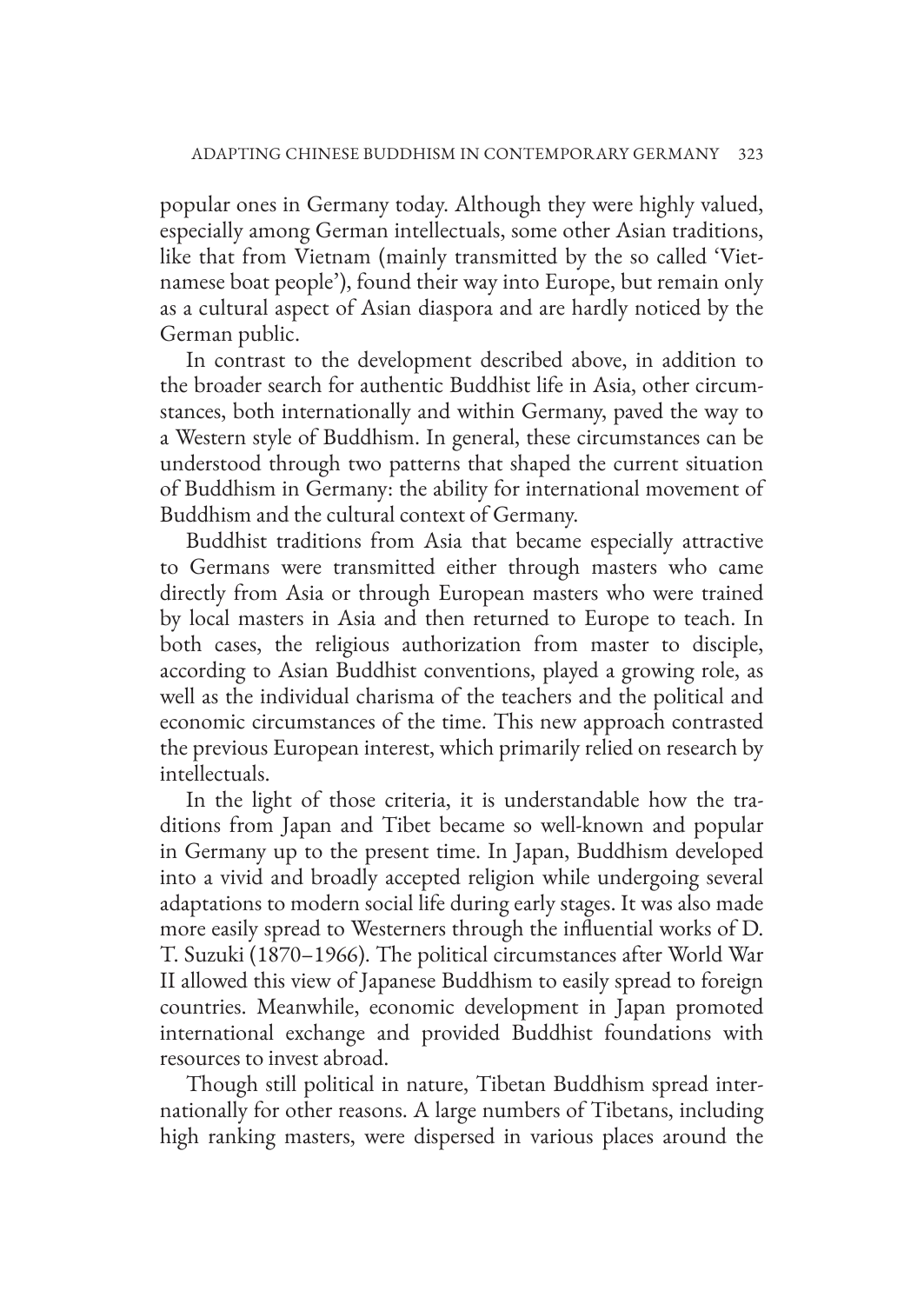world since the 1950s. This circulation of Tibetans, coupled with the growing media hype surrounding Tibet in general, led to the early stages of Tibetan Buddhism's international adaptations.

On the other hand, Chinese Buddhists were much more focused on their personal fate *within* China. Buddhist masters from Mainland China who fled under political pressure primarily settled down in Hong Kong, Taiwan, or the United States and immersed themselves in Chinese speaking communities. This did not lead to the same internationalization as Buddhism from Japan and Tibet. Various circumstances led to the strong decline of Chinese Buddhism—at least within China—until the end of the Cultural Revolution. Even after religious revival that began in the 1980s, Chinese Buddhism was still constrained by many domestic challenges. Chinese Buddhists not only had to regain political and social acceptance, but also needed economic strength in order to rebuild their monasteries within China. These internal challenges prevented Chinese Buddhism from spreading to Europe during the same time as Buddhism from Japan and Tibet.

Apart from the primary influence of Buddhism from Japan and Tibet based on political and economic factors, the cultural context of Germany also played a role in the adaptation of Buddhism. Although this originated from language and cultural barriers, Buddhism within Germany developed into a Western Buddhist way of life with local characteristics. These include a lack of fulfilment of rules and rituals, as well as more active transformations concerning attitudes toward gender and political and social engagement. The cultural context caused a selective acceptance of existing (Asian) Buddhist traditions and created a hybrid mixture of mainly non-Buddhist attitudes, integrating only a few aspects of Buddhism as part of a contemporary life style.<sup>2</sup>

<sup>&</sup>lt;sup>2</sup> On the questions of acceptance vs. transformation of ritual practices concerning (non-Chinese) Buddhist traditions in Germany see the research project report by Prohl, '*Projektbericht zum DFG-Projekt "Sinnsuche—Coping—Streben nach Wohlgefühl"'*.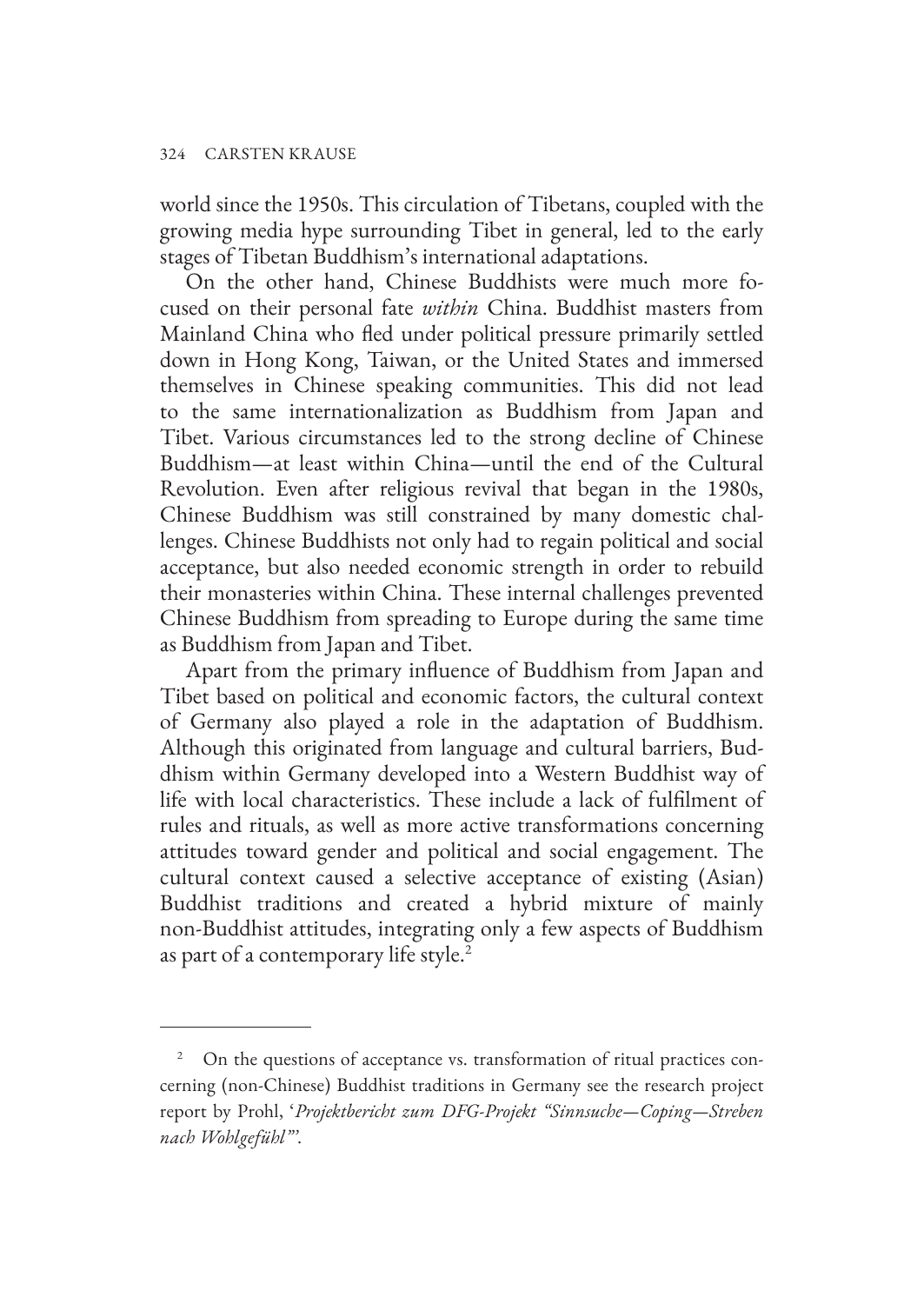- II. Current State of Chinese Buddhism in Germany/Europe: General Image and Possible Expectations from a German Audience
	- II.1 Prominent Existent Chinese Buddhist Institutions in Germany

In analysis of Chinese Buddhism in Germany on an institutional level, the most renowned centres are found in the capitol, Berlin, while some other initiatives are situated in Frankfurt or other places around the country. Much can be interpreted in light of the previously described historical developments.

## *Fo Guang Shan Tempel Berlin*

One of the first and largest initiatives to build up Chinese Buddhist centre in Germany was the leader of Fo Guang Shan 佛光 山 (FGS). Although he was raised in Mainland China, Venerable Master Hsing Yun 星雲 (b. 1927) fled to Taiwan to keep Buddhist practice alive (similar to the Tibetan case) and later transmitted it to other countries. His transnational circumstances were dependent on political and economic factors comparable to those mentioned in the case of Japanese Buddhism mentioned before.<sup>3</sup>

Founded in 1992, the Fo Guang Shan Tempel Berlin had a long way to go to become the temple it is today, until it some years later it moved to its current location where it is now investing in a new building. From its beginning, the centre was mainly managed by Chinese native speakers and its central purpose was to address the overseas Chinese community.<sup>4</sup> Many of the Germans attracted to this centre were challenged by both language barriers and unfa-

<sup>3</sup> For the general context see Günzel, *Die Taiwan-Erfahrung des chinesischen Sangha*.

See the homepage of the Fo Guang Shan Tempel Berlin, which mainly exists in Chinese: http://www.fgs-tempel.de. In addition to that one may also observe a similar background of the Fo Guang Shan Tempel Frankfurt which was founded in 2004, http://www.foguangshan.de.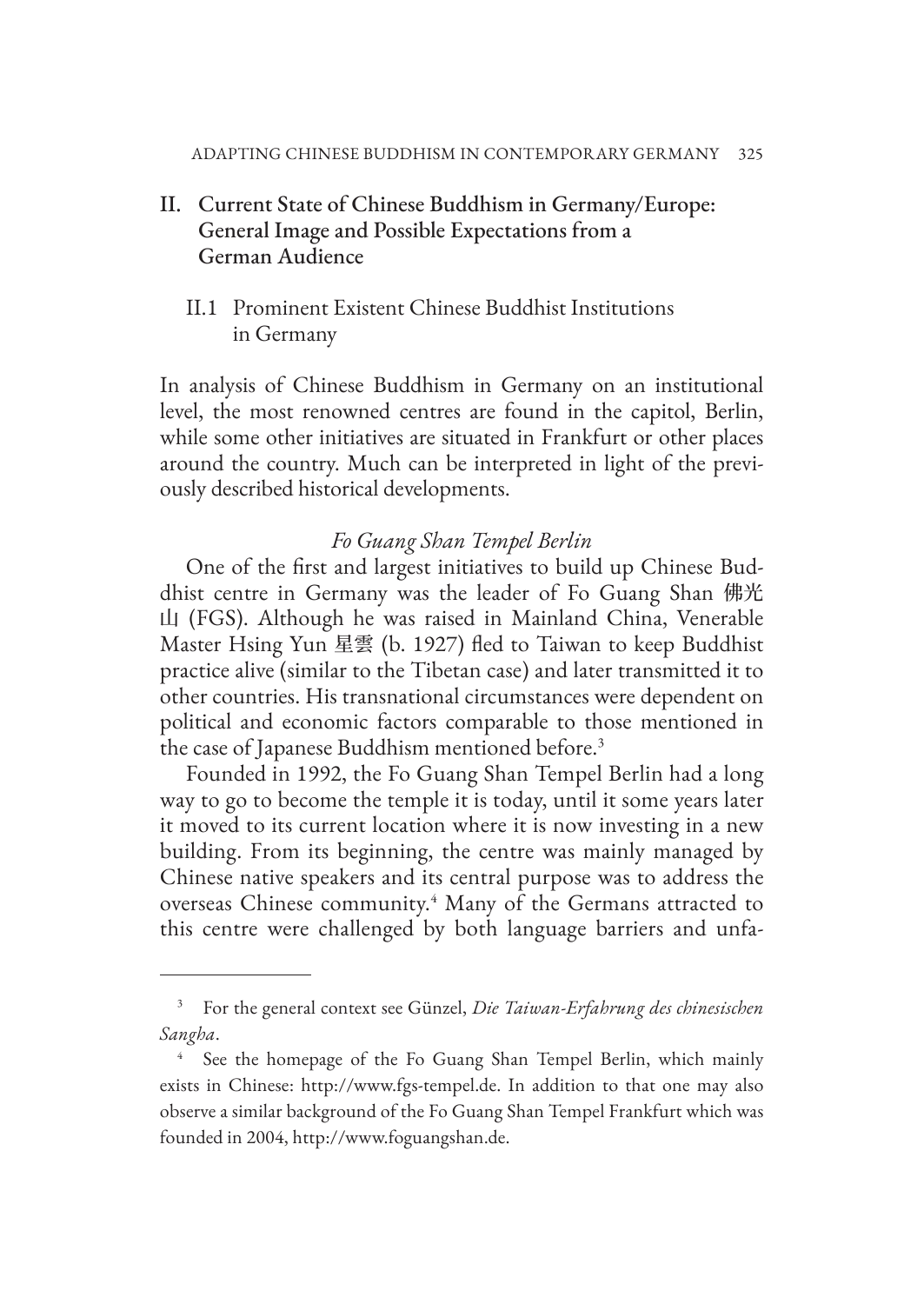miliar religious customs (even when comparing the FGS system to other non-Chinese Buddhist ones). Although the Fo Guang Shan Tempel Berlin was established more than twenty years ago, it still mainly functions as an address for Chinese living overseas.

 What makes the FGS system special and sometimes even leads to irritation among Germans, as well as other Europeans, is that it does not exclusively align itself with traditional, well-known Chinese Buddhist schools, such as Chan or Pure Land. Rather, FGS represents a twentieth century modernization movement by combining different Buddhist traditions, adding contemporary content and producing its own brand of a so-called 'Humanistic Buddhism' (Renjian Fojiao 人間佛教) based on reform movements from the twentieth century.<sup>5</sup> As evident from its experience in other German cities, the establishment of additional Fo Guang Shan temples failed when the local Chinese community did not give enough support. The German population, on the other hand, was hardly involved at that stage.

Based on this development, similar to the case of the Vietnamese diaspora, one of the main challenges FGS faces is attracting the German target group. The FGS organizes activities in the German language, provides useful existing and forthcoming translation work, and is planning for a new modern building to replace the temple site. Yet as of now, Germans only represent a minority within the temple and have not been sensitized to Buddhism from China in such an intensive and strategic manner.<sup>6</sup>

<sup>5</sup> On the specialties of the Fo Guang brand see for example, Günzel, *Die Taiwan-Erfahrung des chinesischen Sangha*; Chandler, *Establishing a Pure Land on Earth*. With regard to the challenges and opportunities for a certain acceptance of Renjian Fojiao (in its broad sense) in Europe see Travagnin, 'Genealogy and Taxonomy*'*.

<sup>6</sup> On the new building project see http://fgs-tempel.de/de/tempel-neubau. German language material includes, for instance, parts of the website, and a whole set of translation and transliteration of ritual texts for the daily use, Fo-Guang-Shan, *Andachtsbuch (I)*.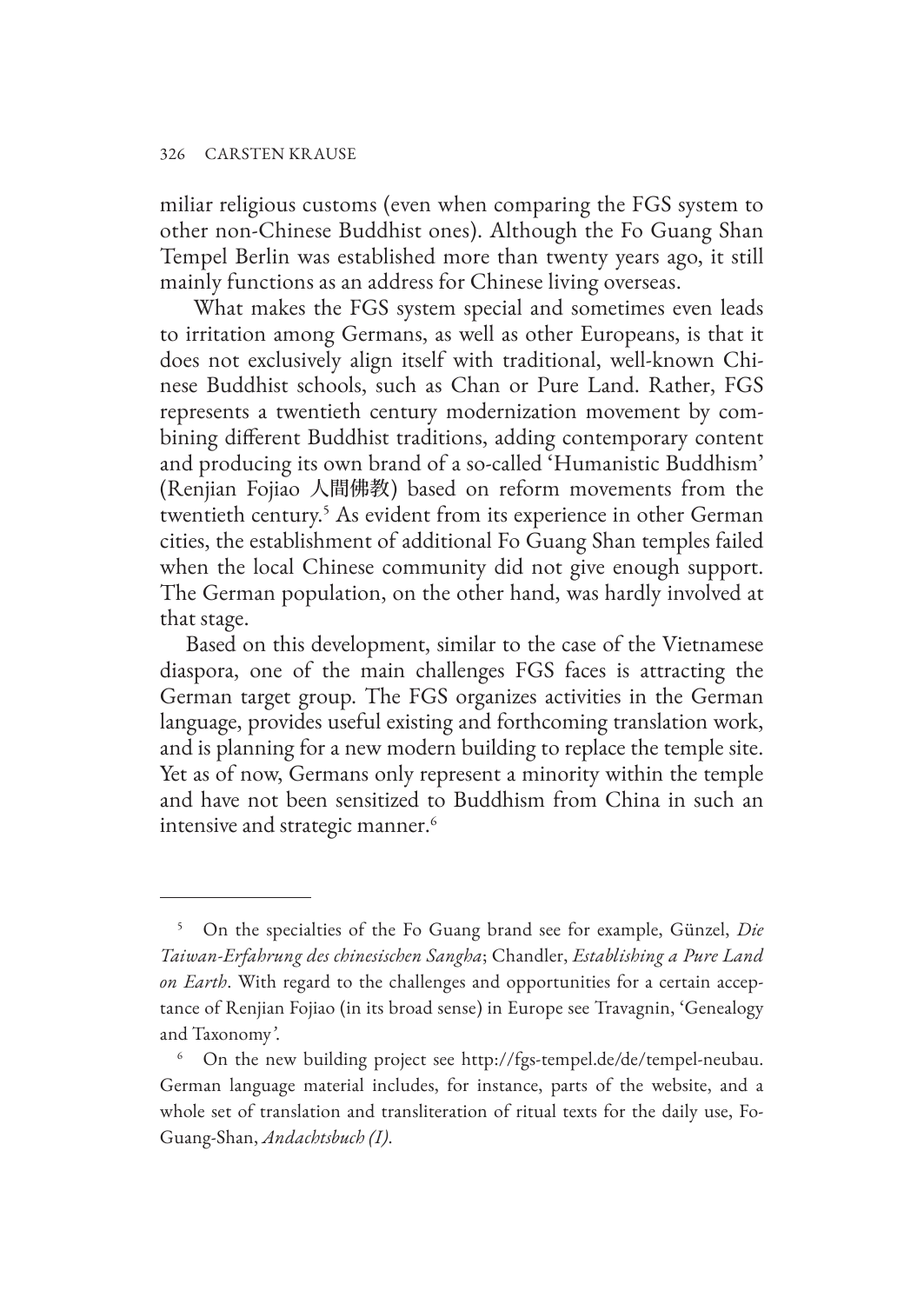## *Shaolin Tempel Deutschland*

The other famous example of a Chinese Buddhist institution in Berlin is the Shaolin Tempel Deutschland. Contrary to Fo Guang Shan Tempel Berlin, the establishment of the Shaolin Tempel Deutschland in 2001 did not solely rely on Chinese support. Much of their backing was provided by Germans who were mainly fond of Shaolin Martial Arts.<sup>7</sup>

After the first few years, the strengthened Shaolin Monastery 少 林寺 in China's Hebei Province sought to enrich the Shaolin Tempel Deutschland with a more religious dimension. The 'Sinicisation' of the Shaolin Tempel Deutschland led to many changes, especially of the personal structure of the centre. While the centre developed a more authentically religious functionality, new challenges arose for Germans whose passions depended on a more secular of Martial Arts.

Under its new Chinese leadership, the Shaolin Tempel Deutschland was going to invest in a huge urban project in order to broaden its influence in the German community. However, this initiative failed due to several reasons, one of which being the lack of support from the local German community.<sup>8</sup> Nevertheless, the way Shaolin Monastery opened up to German practitioners of Shaolin Martial Arts in order to adapt to existing (local) partners and to bind them to its religious system is remarkable.

## *Liuzu Tempel Deutschland*

Another relatively recent initiative in Germany goes back to the abbot of the Liuzu Monastery 六祖寺 in Southern China, Master Dayuan 大願 (b. 1971). He bought the building complex of the

See the homepage of the Shaolin Tempel Deutschland, https://www.shaolin-tempel.eu. The following information is based on the study by Lüdde, *Die Akkulturation chinesisch-buddhistischer Kultur*.

<sup>&</sup>lt;sup>8</sup> This project has been presented on the homepage for several years with an ongoing appeal for further support: https://www.shaolin-tempel.eu/projekt-tempelbau/. However, visionary projects are still being seen critically also in other parts of the world, see the report by Erling, 'Das Imperium des Kung-Fu-Mönchs wackelt'.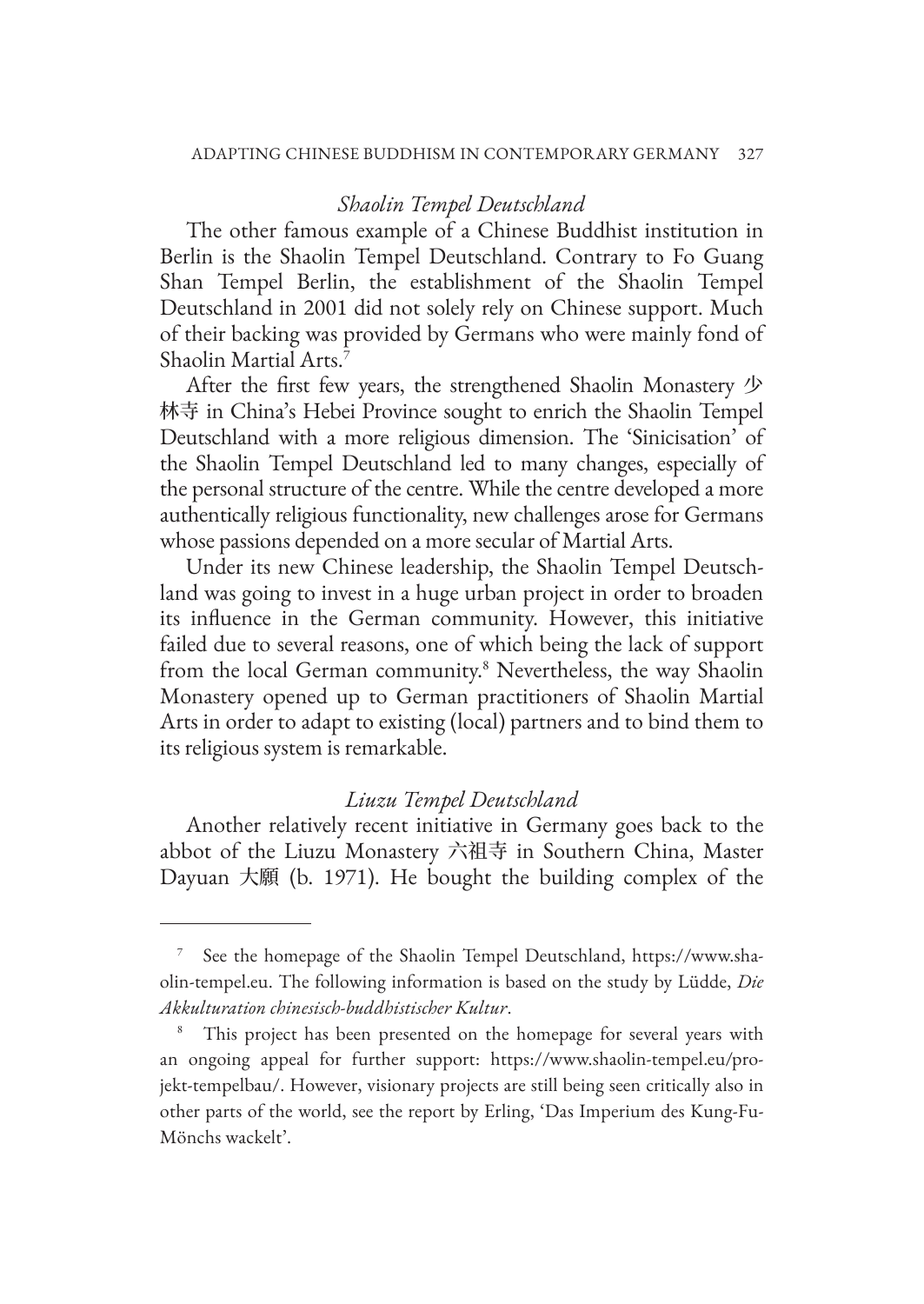former Max Planck Institute for Solar System Research in the years 2015–2016 and led the official opening ceremony of the Liuzu Tempel Deutschland in June 2017. The aim was to make Chinese Buddhism attractive for Westerners by running a Chan meditation centre at the countryside that also offers other concepts represented by Master Dayuan, such as acupuncture-supported meditation practices, Theravada Buddhist meditation, and the Chinese lineage of tantric Medicine Buddha practices.

Although the local German government supported its initial phase of settlement, which aimed to stimulate the development of local business and culture after the removal of the Max Planck Institute, a large number of heavy difficulties regarding personal policy, visa applications, renovation, and language barriers led to a stagnation right from the beginning. Because of this, the institution has not yet offered any regular activities for a German audience.<sup>9</sup>

With regard to the above status, one of the main challenges of Chinese Buddhist institutions continues to be their ability to attract German groups.10 This is especially hard due to the cultural contexts mentioned previously in this analysis. So the question again arises concerning how far Germans have already formed their own view of Chinese Buddhism.

<sup>9</sup> For basic information see the homepage of the Liuzu Monastery at https:// www.hrzh.org. On the initial phase see articles of local newspapers, such as Weiss, 'Max-Planck-Areal wird Meditationszentrum*'*, and *Hessische Niedersächsische Allgemeine*, 'Mönche weihen Zentrum in Lindau ein*'*. Further background information is mainly based on visits to the Liuzu Tempel Deutschland in June 2017, February 2018 and to the Liuzu Monastery in January 2019.

<sup>&</sup>lt;sup>10</sup> Some initiatives of the distant and more recent past seem to have failed, so that they are not mentioned here in detail. One of the biggest movements of recent times, such as a Chinese Buddhist initiative in Frankfurt and other cities, with its European Centre in Utrecht and its Headquarters near Beijing, started an institutionalized spread in Germany in 2015, but never seems to have attracted a German audience (with the exception by some German language online services), and it seems to have declined since 2018, so that no Germany-related online material is accessible at the moment anymore.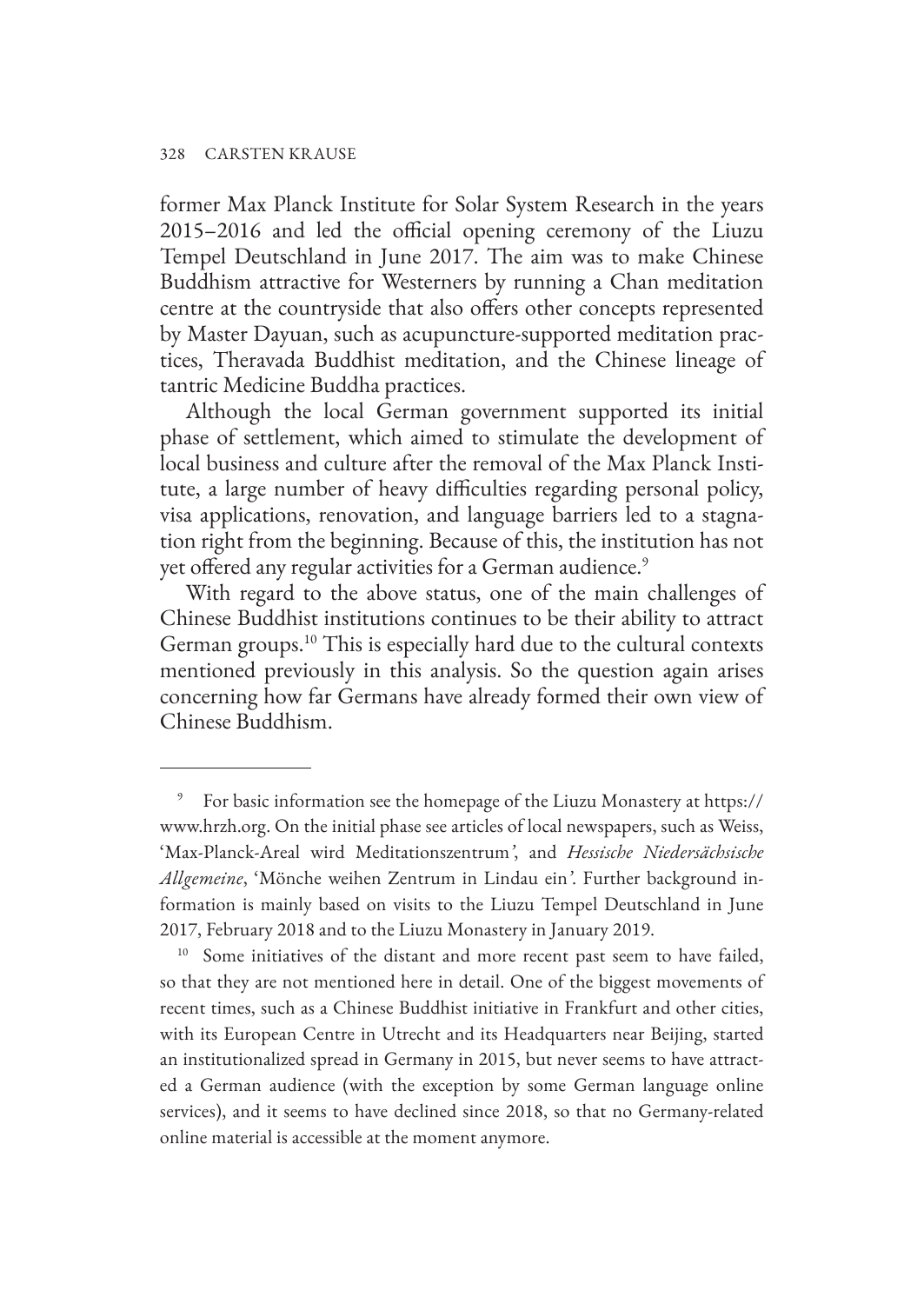## II.2 General Image of Chinese Buddhism in Germany

Independent from the former examples of institutionalized Chinese Buddhist centres, which would allow German insiders a much deeper insight into Chinese Buddhist life, the following section explores the issue of the general image of Chinese Buddhism in Germany as it is influenced by numerous other external factors. No scientific surveys have been conducted on this topic thus far.<sup>11</sup> Therefore, the following examples stem from general impressions of Chinese Buddhism found within German society.

#### *'Chinese' Buddha: Fat Buddha—Laughing Buddha*

The most widely recognized figure in regards to Chinese Buddhism for a long time has been that of Mile 弥勒. Although this Chinese version of Maitreya can be found in the entrance of many Chinese restaurants in Germany, it is unlikely to produce a deeper understanding of Chinese Buddhism due to the general lack of understanding about the figure. Mile is referred to as the 'Fat Buddha' or 'Laughing Buddha' in many countries in the Western hemisphere. Therefore, the common comprehension of this Chinese version of Maitreya represents 'joy' instead of 'suffering' and its ridiculous appearance tends to connote 'superficiality' instead of Buddhist 'wisdom'.

This ambivalent and irritating image of the 'Fat/Laughing Buddha' went out of fashion in recent years, possibly because of the growing seriousness of Western interest in Buddhism and its closer connection with spiritual attributes like 'serenity' and 'meditation'. Although Buddha statues in a South East Asian style were most popular as decorative elements for a long time, in recent years the most

<sup>&</sup>lt;sup>11</sup> Although different kinds of books and recent studies on the image of China can be found, there is hardly any mention of Buddhism, see for example: Huawei-Studie 2016, *Deutschland und China | Wahrnehmung und Realität*; Thimm, *China im Spiegel der deutschen Gesellschaft*; Richter and Gebauer, *Die China-Berichterstattung in den deutschen Medien*; Pfeifer, *Das Image Chinas in den deutschen Medien*; Peng, *Das Chinabild im deutschen öffentlich-rechtlichen Fernsehen*.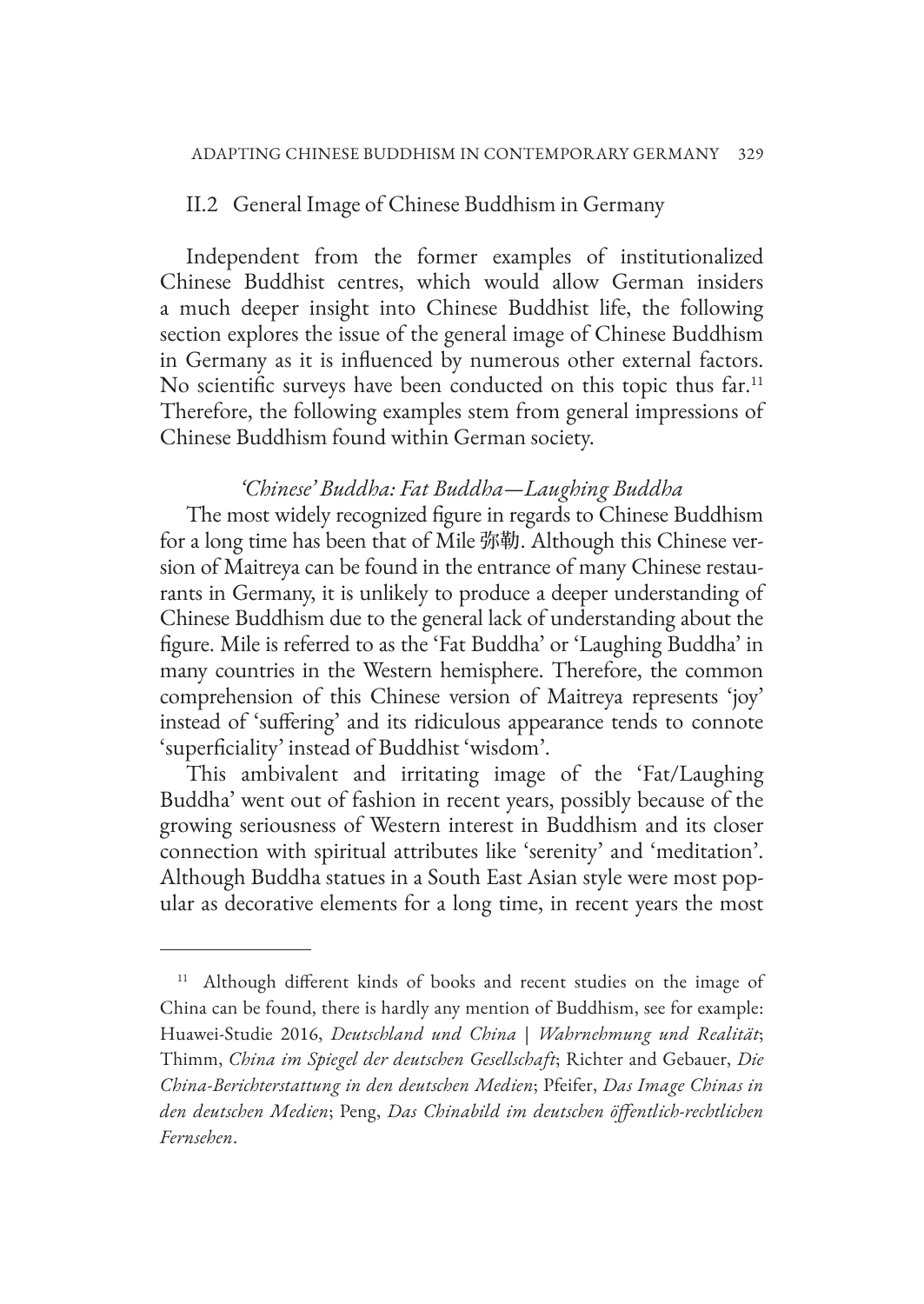widely spread Buddha figure, apparent in public spaces, shops or private households, is reminiscent of an East Asian Buddhist art style. In contrast to the image of the 'Fat/Laughing Buddha', this newly popular style is more closely associated to the mainstream of Chinese Buddhist art and values, though its proximity to Chinese Buddhism has not found its way into public consciousness yet.<sup>12</sup>

## *'Chinese' Sangha: Shaolin Martial Arts—Shaolin Kung Fu*

The most prominent image of a typical Chinese monk in the Western world is that of a kung fu master from the legendary Shaolin Monastery. He is impressive because of his combination of silence and impulsiveness in the same manner and mostly appears as a hero with supernatural powers. This hype surrounding Shaolin monks developed late in the 1960s and 1970s and was introduced chiefly by the film industry of Hong Kong and Hollywood. At that time, it did not matter that the Shaolin Monastery in Hebei Province had not yet been restored.13

The popularity of Shaolin monks was kept alive through 'Shaolin Shows'. These live performances attracted a German audience, regardless of whether the performers were real members of the Shaolin Monastery or not.<sup>14</sup> After the Shaolin Monastery in China became more aware of the ambivalent image provoked by so many commercial activities, it tried to regain its sovereignty. A growing number of Germans were motivated by the search for authenticity

<sup>&</sup>lt;sup>12</sup> There is not much to be found about the attitude of Germans towards Buddha statues in public or private space, however remarkable may be the ironical commentary about recent tendencies by Martenstein, 'Über Buddhafiguren als Nachfolger des Gartenzwerges'. A more serious look into the future is given in Klein, 'Symbolik im Buddhismus'. About the early phase of Buddha statues in German households see a short summary in Repp, 'Eine Einführung in die Geschichte des Buddhismus in Deutschland', 13–14.

<sup>&</sup>lt;sup>13</sup> For an overview of history and growing international popularity of the Shaolin Monastery, see Shahar, *The Shaolin Monastery*.

<sup>&</sup>lt;sup>14</sup> See the study about martial arts shows from China by Wang-Scheerer, *Shows aus China*.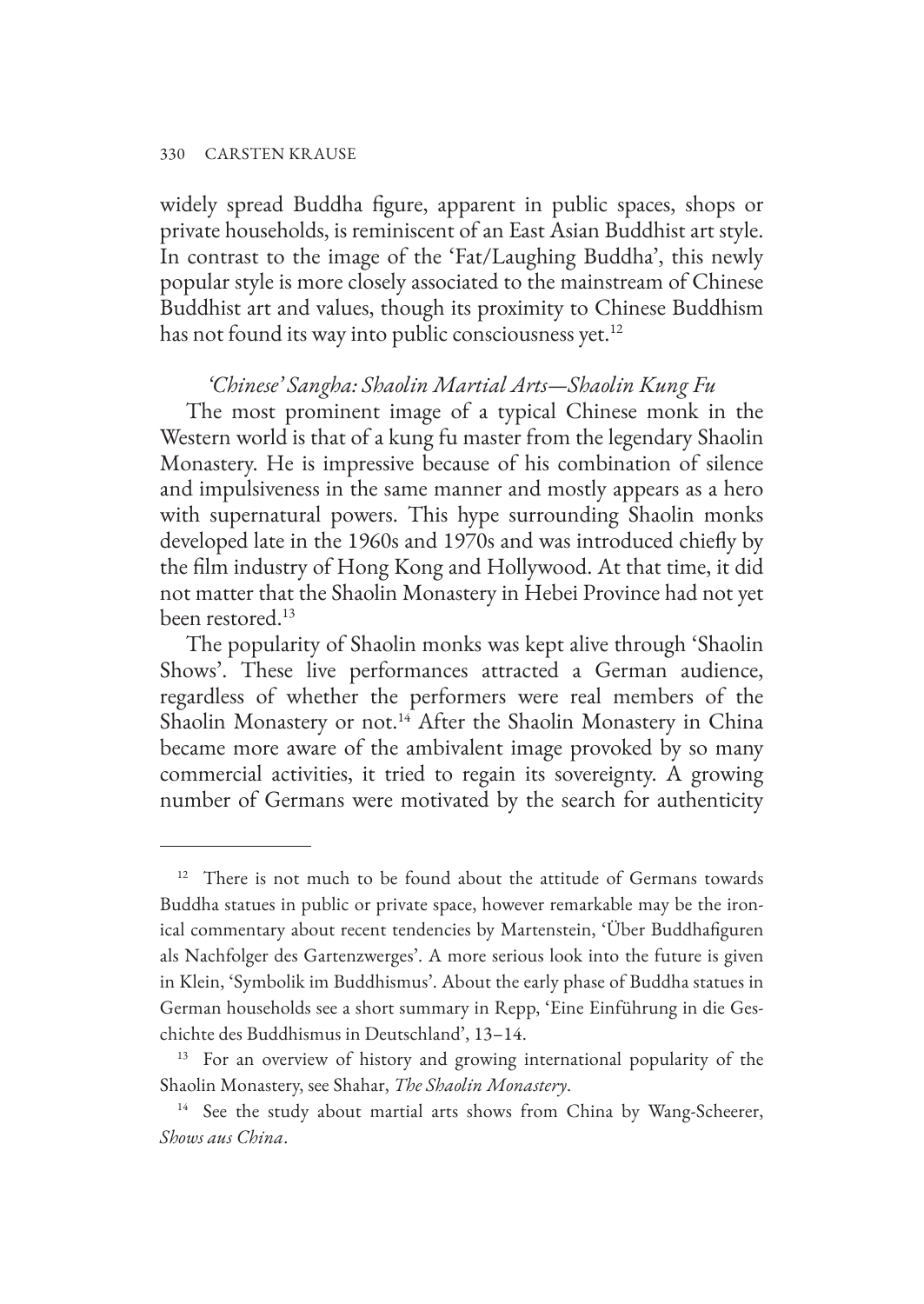and spirituality and tried to find out what was behind the myths of Shaolin.15 However, the typical image of a Chinese monk has not yet been separated from the stereotypical image of a Shaolin monk and changed into a more realistic view.

#### *'Chinese' Dharma: Chan—Teachings of Old Masters*

It is difficult to determine the common thoughts on Chinese Buddhist teachings in Germany. Most often, one comes across the famous Chinese Chan schools or a single master like Bodhidharma (fifth–sixth century) or Huineng 慧能 (638–713). These have not only influenced the Shaolin Martial Arts, but also can be regarded as the fundamental basis of many popular Japanese Zen schools. However, this context seems to push the Chinese Chan tradition back to function only as a secondary source. To a certain degree, Western audiences do not appear to take Chinese Chan Buddhism very seriously. On the one side, Chan teachings are considered to be far removed from the original teachings of the historical Buddha. On the other side, Chan Buddhism is viewed as not contemporary enough. In comparison, Japanese Zen Buddhism appears to be more mature and easier to experience in a lively manner. Pure Land traditions receive a similar impression of that ascribed to Chinese Buddhist teachings in general. Finally, the least known Buddhist teachings in Germany are those of contemporary masters from China.16 Because of this, the image of Chinese Buddhist teaching remains mainly characterized by a backward-looking attitude without concrete results.

<sup>&</sup>lt;sup>15</sup> Among the tendencies that slightly document a more serious approach, see: Schmidt, 'Ein Berliner will Shaolin-Mönch werden'; Kurz, *Die Shaolin Mönche*. As a climax of irritations about the authenticity of (Shaolin) monks in Germany, one may regard the critics of a report by SPIEGEL TV, see Engelbrecht, 'SPIEGEL TV Reportage. See also the recent critics by Erling, 'Das Imperium des Kung-Fu-Mönchs wackelt'.

<sup>&</sup>lt;sup>16</sup> The only exception is made by German translations of one or the other work of a very few famous monks such as.: Hsing Yun, *Buddhas Weisheitsperlen*; Sheng Yen, *Fußspuren im Schnee*; Jinghui, *Die Tore des Chan-Buddhismus*.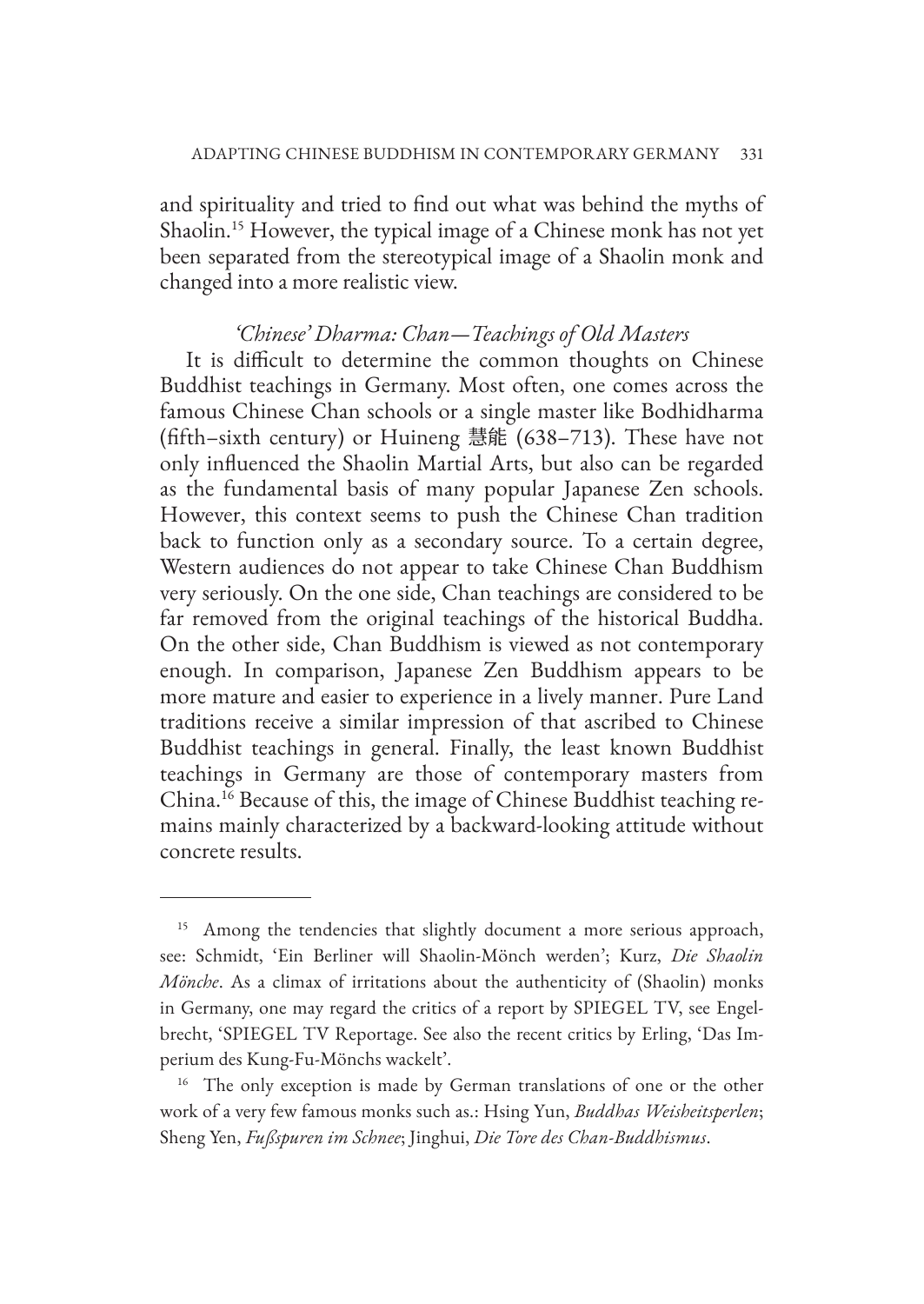On the contrary, Buddhist research by German scholars, which is well known worldwide, has contributed to the better understanding of Chinese Buddhist teachings in many respects. The image of Chinese Buddhism among German scholars is characterized by a very high acknowledgement for Chinese Buddhist teachings as independent from other Asian traditions. However, German scholars research thus far have primarily been concerned with historical topics, rather than investigating contemporary Chinese Buddhism. Therefore, this work has not contributed to developing a broader audience of German practitioners.<sup>17</sup>

## II.3 Possible Expectations from a German Audience

The following section considers the potential factors for shaping more serious expectations of Germans towards Buddhism from China as a soteriological alternative to other religious systems. In analysing the current scenery of Buddhism in Germany, a major question concerns whether Chinese Buddhists will be able to convince the German public that they represent traditional lineages with links to authentic teachings in former periods of Chinese Buddhist history and to the historical Buddha himself.

This kind of expectation is closely connected with the common quest for a personal Buddhist master with charisma and a direct lineage. However, because Chinese Buddhism embodies a comprehensive religious system, Westerners expect it to be represented not only by a single master, but also by a community of monks (or nuns) as well as (Chinese) lay people.

Furthermore, we must consider the complicated question of German expectations of the actual Chinese Buddhist teachings themselves. Since the previous observations indicate a broad popularity of Japanese Zen Buddhism as well as of (the possible effects of)

<sup>&</sup>lt;sup>17</sup> As an example of the amount of translations of Chinese Buddhist texts by German scholars into Western languages, see Bingenheimer, *Bibliography of Translations*. Concerning the small influence on religious practice with regard to Chinese Buddhism, see Deeg, 'Buddhist Studies and its Impact'.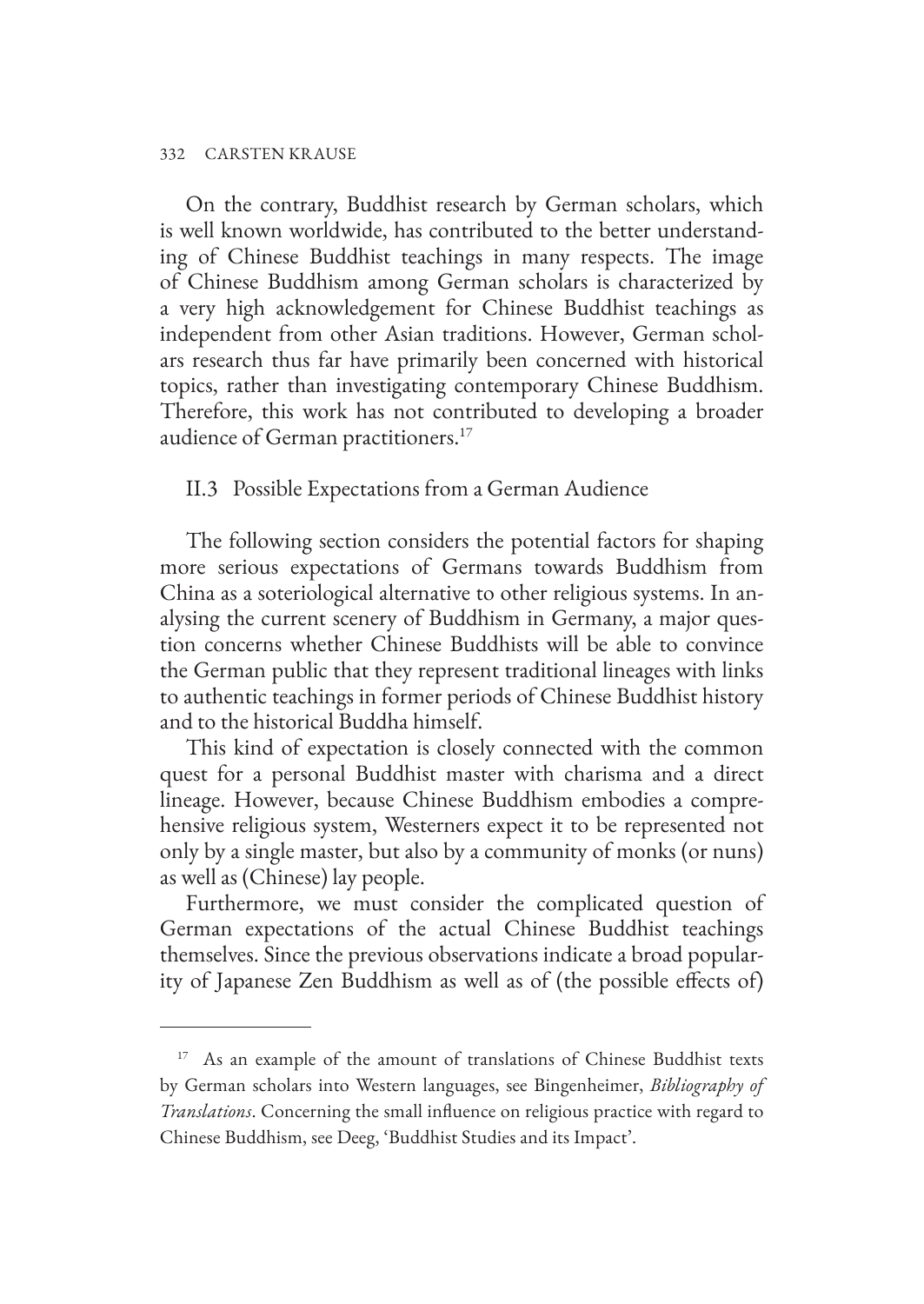Buddhist meditative practices, a significant role could be ascribed to the teachings of Chinese Chan Buddhism. In this context, possible expectations range from a confirmation of the Japanese Zen experience, to totally new (or unique) aspects of Buddhist teachings and practical methods which may serve as an alternative to Zen. Within the latter possibility, expectations for uniqueness may range from a journey back to the roots of historical Chan, to exclusive and innovative adaptations of Chan Buddhism to contemporary life.

What is further evident, especially considering the popularity of Tibetan Buddhism among Germans, is their previous expectation of profound ethical contents embedded in a systematized method of teaching on the basis of a fixed canon. Due to the lack of detailed knowledge about Chinese Buddhism, Germans may either expect it to be more demanding and rigorous (comparable with that of Japanese Zen Buddhism, Shaolin Martial Arts etc.), or as a more relaxed form of practice (as demonstrated by the 'Laughing Buddha'). Finally, each Buddhist tradition provides a framework of rituals, which may be more or less accepted among Germans according to each personal experience.<sup>18</sup>

# III. Institutional Context in China and the Ritual and Spiritual Contents to be Offered by Chinese Buddhists

In relation to the above circumstances in Germany, it is also important to consider what the Chinese side is willing and able to transmit in the context of its internationalization. Buddhist life has been under harsh political pressure in the People's Republic of China for several decades. The processes of religious revival since the 1980s is ongoing and has an uncertain direction of its

<sup>&</sup>lt;sup>18</sup> On a mixture of expectations and surprises, how traditional as well as contemporary aspects of Chinese Buddhism can attract Westerners, see the German report of a journey of European Buddhists lead by Thich Nhath Hanh to Chinese Chan Buddhist monasteries in 1999, Litsch, 'Reise zu den Quellen des Chan-Buddhismus in China'.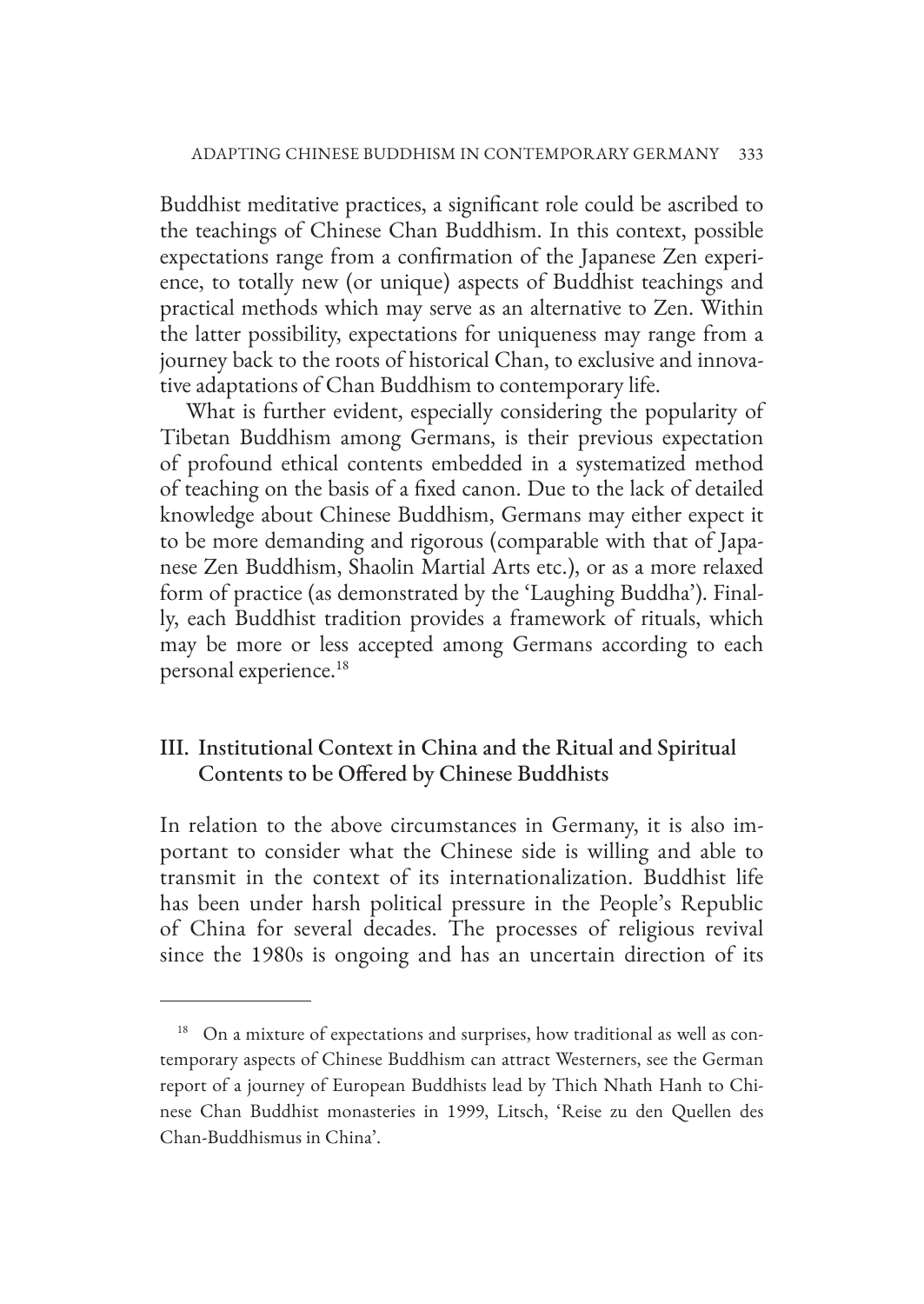future development, especially since the sudden resignation of the President of the Buddhist Association of China in July 2018. Nevertheless, similar to the Japanese case several decades before, Buddhists in China nowadays enjoy quite a high degree of political acceptance and the economic development of China seems to allow an easier expansion within or outside the country than ever before. After most of the monasteries restored and even enlarged their compounds, and after they expanded their charity work outside of the monastery as far as it was tolerated by the government,<sup>19</sup> their gradual expansion to foreign countries appeared as the next logical step. This international investment of Chinese religion may even be well received, because it pushes the soft power concept of the Chinese government's foreign policy and does not directly 'threaten' the Chinese government's domestic sovereignty.20 However, the extent of political freedom admitted by the Chinese government is not necessarily congruent with the extent of trust Westerners have in Chinese Buddhism.21

<sup>21</sup> See for example, a sceptical commentary about the first World Buddhist Forum 2006, von Hein, 'Kommentar: Opium fürs Volk?'. A similar sceptical attitude has been shown during recent years in international analysis (although not yet so much debated in German media), since Chinese Buddhists increasingly participate in the Chinese government's soft power policy in Southeast Asia, see: Overdorf, 'China vs. India: the battle for Buddha'; Stobdan, 'To Deploy the Soft Power of Buddhism, India Needs to Embrace the Sangha'; Scott, 'Buddhism in Current China-India Diplomacy'. The case of the Longquan-Monastery's abbot which has become the most politically sensitive case of the recent past, however, has much more been perceived in Germany as part of the MeToo phenomenon, see *Deutsche Welle*, 'Ein Abt und "#MeToo"*'*.

<sup>&</sup>lt;sup>19</sup> On the dynamics of social welfare by Buddhist organizations and its limitation within China during recent years, see: Ji, 'Chinese Buddhism as a Social Force'; Laliberté, 'Buddhist Revival under State Watch'; Laliberté, 'The growth of a Taiwanese Buddhist association in China'; Kuah-Pearce, 'Understanding suffering and giving compassion'.

<sup>&</sup>lt;sup>20</sup> See an overview of Chinese Buddhist soft power aspects in Angelskår, 'China's Buddhist Diplomacy'.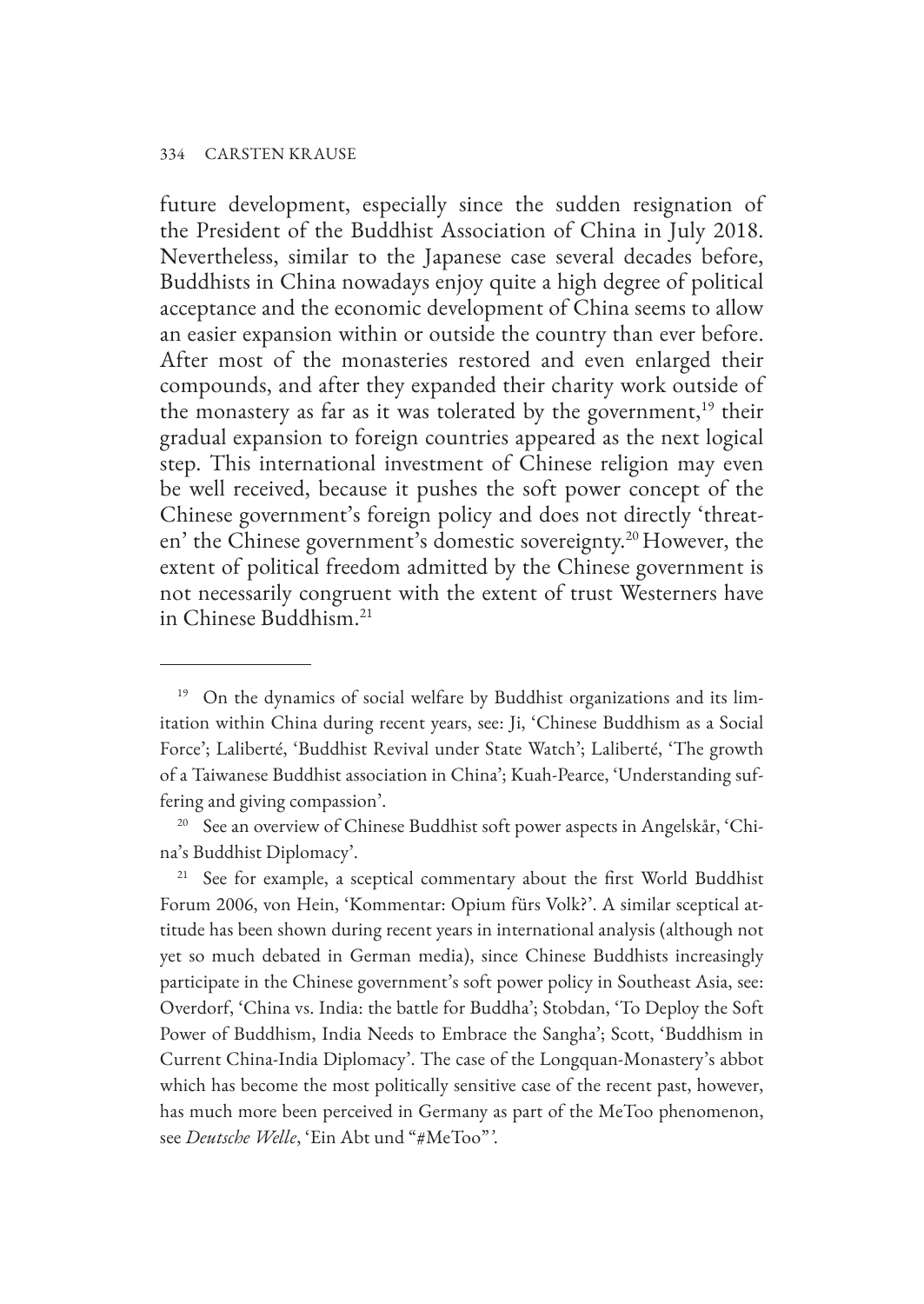The Chinese government's willingness to introduce Buddhism outside of China is based on a growing self-consciousness and relatively positive experiences with the support of Buddhist life among overseas Chinese in South East Asian and other (Non-European) countries. In recent years, a growing number of monasteries from China are presenting themselves in European countries (including Germany). However, this is a relatively new movement and at the current stage it appears to be a testing phase without a concrete direction.<sup>22</sup>

While singular Chinese Buddhist events seem to attract Germans in a positive manner, especially when they are focused on traditional aspects, there is a certain reluctance among Germans towards bigger events with more modernized elements. These events appear more commercial, less authentic and maybe even too visionary and overwhelming.<sup>23</sup>

Since most of the abbots of Chinese monasteries belong to the new generation born during the 1970s, their ability to achieve a sufficient authoritative image in a foreign context is called into question, even if they have success within China. However, the historical background of their monastery or a reference to the genealogy of their personal Buddhist master(s), if those are internationally well-known enough, could help these masters to gain international respect. Still, it remains a big challenge for this generation to act abroad, especially since they have little experience with foreign language and culture.

The predominant Buddhist teachings in Chinese monasteries today are far from being homogenous. This includes the case of Chan Buddhist teachings and practices (which may be of a special interest for Germans as mentioned above) that have experienced a notable re-

<sup>&</sup>lt;sup>22</sup> For example, according to personal observations, there have been visits to Germany and other European countries during the very recent years by delegations of the Lingyin Monastery, Daxiangguo Monastery, Liuzu Monastery, Longquan Monastery etc., looking for ways of expansion in a different manner and with varying results.

<sup>&</sup>lt;sup>23</sup> This may range from a sceptical attitude towards entertainment shows to investment plans for nationwide Buddhist centres.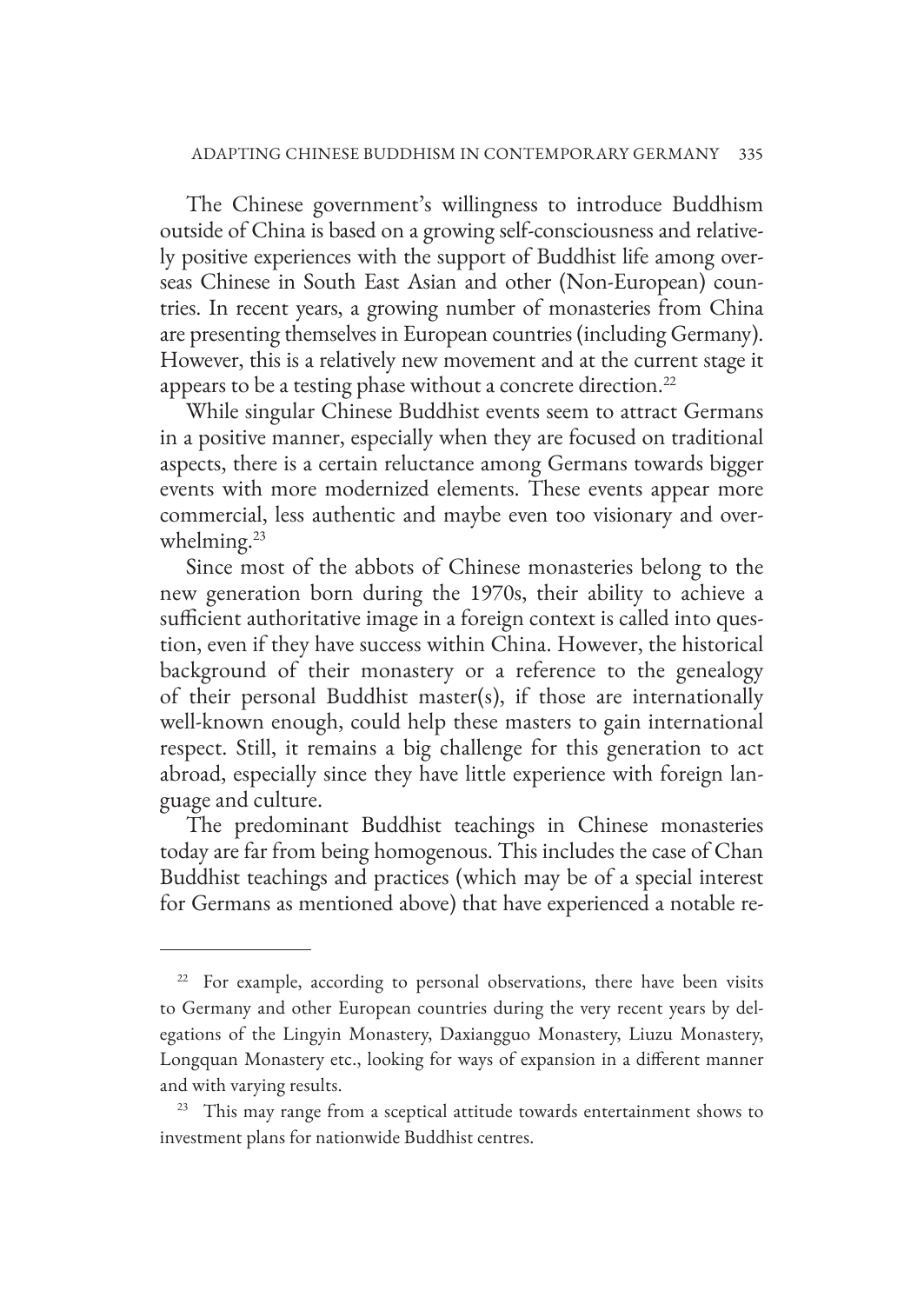vival in recent years with a heterogeneous output.<sup>24</sup> At the same time, there are numerous influences of other Buddhist schools (not only of the Pure Land tradition) involved in the revival process in China. These are based on various old texts which have not been translated into foreign languages but with new texts and doctrines added by contemporary masters. Although such a dynamic mixture of influences is nothing new in Chinese Buddhist history, as well as in Buddhist history in general, it will not be easy for Chinese Buddhists to make foreigners understand what belongs to which tradition (or innovation) and to convince them of the specific system of their individual monastery. However, it is this rich treasury of unknown (or newly inspired and systematized) Buddhist thinking which also has the potential to attract an international community if one takes the time to transfer it in a distinguished and reflected manner. A crucial point of question may be whether the concept of Renjian Fojiao (mostly translated as 'Humanistic Buddhism'), which is not only perpetuated by FGS, but has roots in the reform movements of the early twentieth century, has the potential to serve as a tool for making Chinese Buddhism more internationally adaptable and acceptable.<sup>25</sup> The ongoing debate in Mainland China among Buddhists and scholars of Buddhist Studies, which came up during a conference in 2016, however, reveals a lot of internal doctrinal discrepancies.26

In contrast to that, the ritual setting of Chinese Buddhism, which forms the basis for the common practice of a Buddhist community, is far more standardized than the heterogeneous teachings mentioned above. Considering a transformation of those rituals to Germany, many difficulties can be expected, as seen in the transmission of

<sup>&</sup>lt;sup>24</sup> See about the variety of contemporary phenomena in Nichols, 'Typologizing Religious Practice at Buddhist Monasteries in Contemporary China'.

<sup>&</sup>lt;sup>25</sup> See possible arguments for it in the article of Travagnin, 'Genealogy and Taxonomy*'*.

<sup>&</sup>lt;sup>26</sup> On a new controversial debate about Renjian Fojiao, there was a documentation of the 2016 conference's organizers at their website www.fojiaoyixue.org until early 2019, also see reactions, for instance, in the journals *Hongshi* 弘誓 (2017, 2018) and *Fayin xuebao* 法印學報 (2017).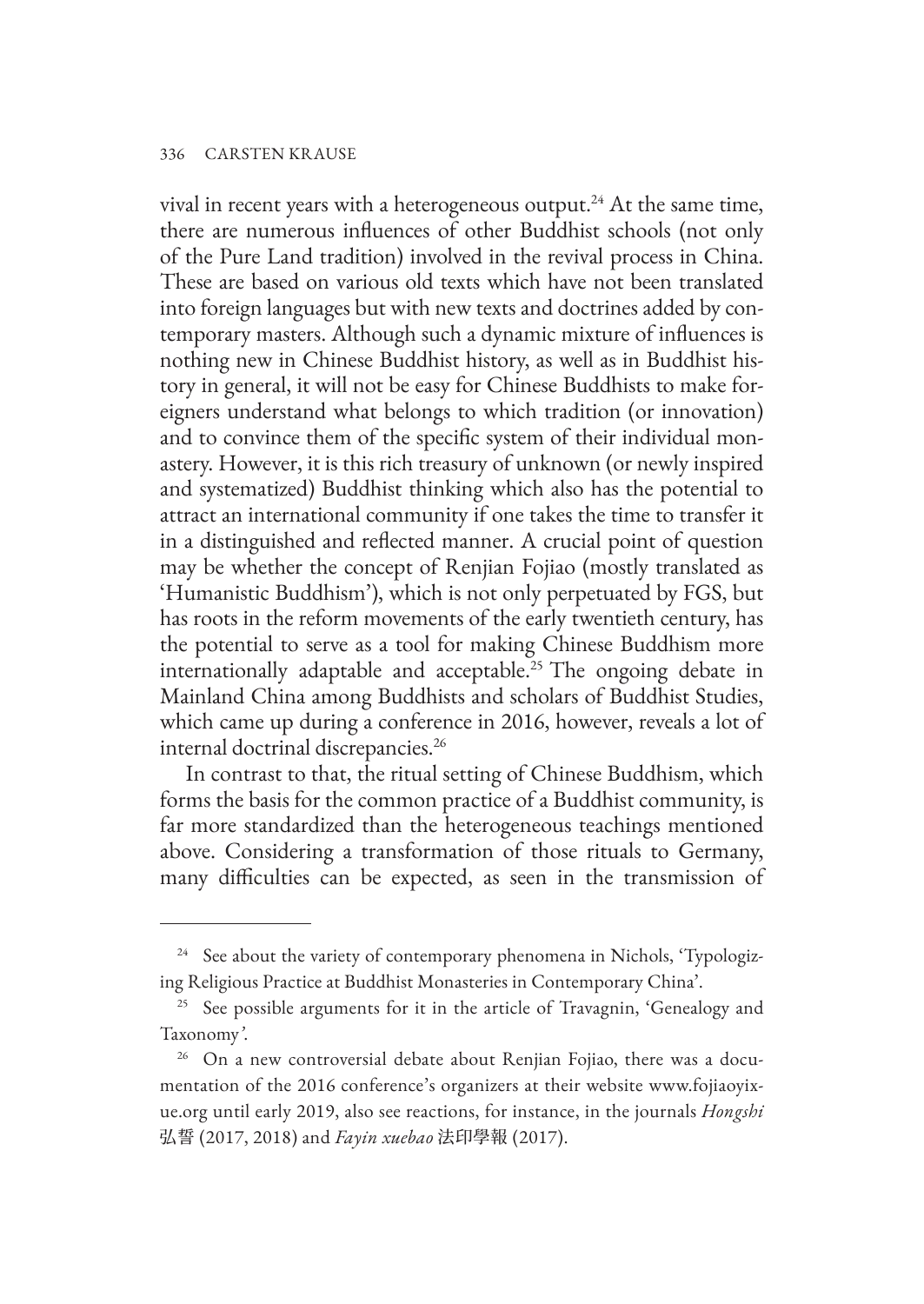Buddhist traditions from other countries. Transmission could be especially difficult if the Chinese side is not flexible enough to adapt its system to the Western cultural context. The possible problems include anything from the (hierarchical) relations between master and disciple and between men and women, up to conflicts regarding the donation system, funeral rituals etc. Seeing as though an integral part of Chinese Buddhist rituals is chanting and reciting texts and mantras, which are extremely hard to learn for foreigners, it is this aspect which may pose one of the biggest obstacles for integrating foreigners into an existing Chinese speaking community. On the contrary, experiencing a new musical and spiritual level could also potentially attract an international community, once again if one takes the time to adapt it in a distinguished and reflected manner.<sup>27</sup>

# IV. Preliminary Conclusion of the Largest Challenges and Opportunities for Potential Adaptation and Growing Acceptance of Chinese Buddhism in Europe

As can be seen from the preliminary analysis above, the first complication for Chinese Buddhism in its transmission to Germany was its lack of roots, aside from a few and special (semi-successful) cases. There already exists a lively Buddhist community in Germany inspired by traditions from many other countries which gradually developed by local characteristics. However, the preceding presence of Buddhism also provides an opportunity for Chinese Buddhism if Germans and Chinese open up their mind to new inter-cultural encounters.

The pre-existing image of Chinese Buddhism among Germans also presents a challenge for Chinese to cope with, because it reveals a low level of knowledge about Chinese Buddhist culture. Despite this, many existing prejudices imply a positive connotation. Therefore, it can also be used as an opportunity for Chinese Buddhists to trans-

 $27$  These questions are worth to be studied with a focus on Chinese Buddhism in addition to the above mentioned research project report by Prohl, *Projektbericht zum DFG-Projekt'*.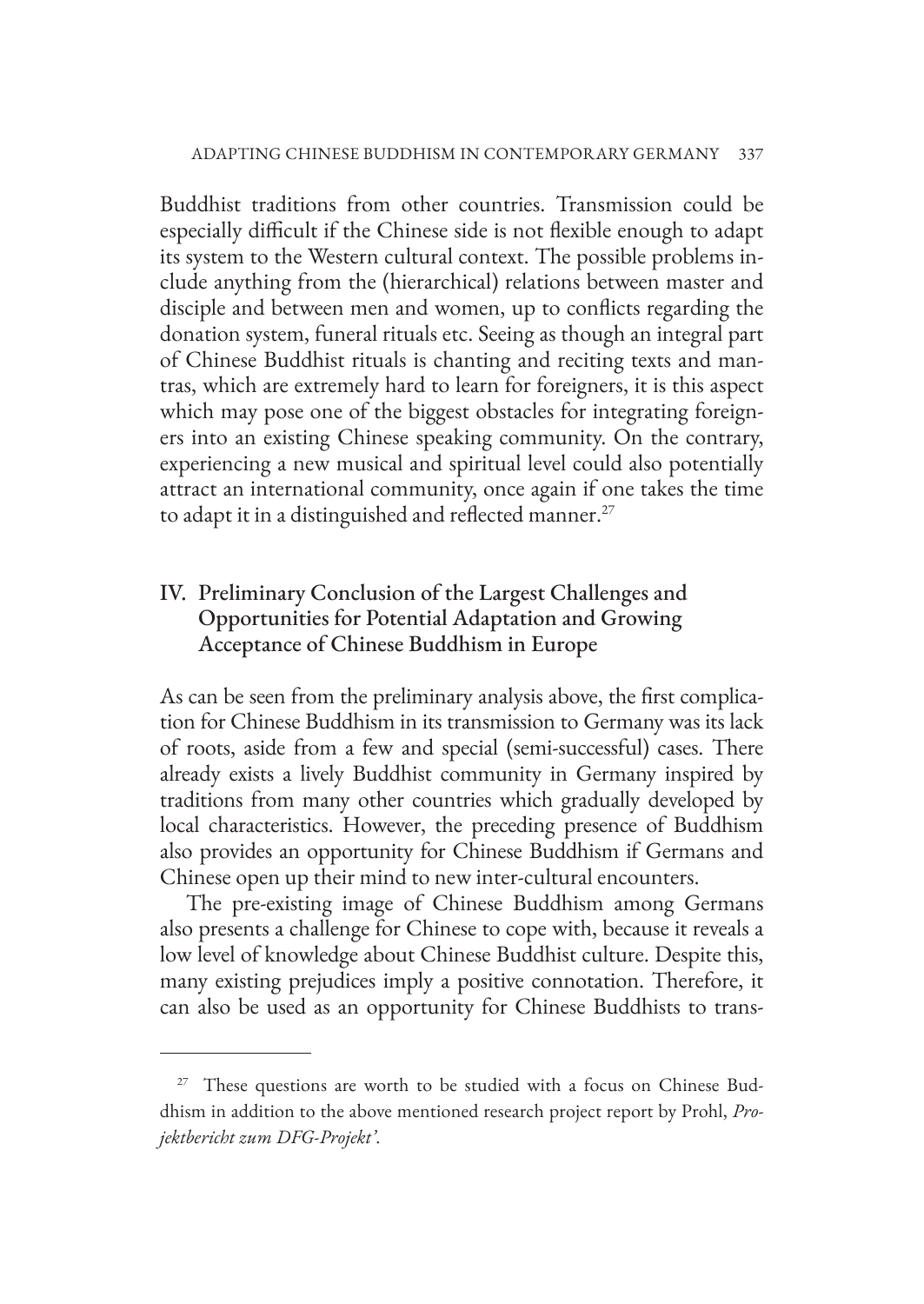form these views and provide additional background information to construct a broader and deeper understanding of Chinese Buddhism.

One of the biggest challenges that Chinese Buddhism must face is finding a balance between the possible expectations among Germans and the concerns about what Chinese Buddhists can offer them. The most challenging expectations of Germans may range from a political level regarding the institutional framing ('independence of political influence') to spiritual questions of authenticity ('back to the roots of Chan Buddhism') and innovation ('refreshing new generation of Buddhist masters'), as well as ritual concerns ('reluctant attitude towards culturally influenced habits'). In general, Chinese Buddhists may be able to comply with these expectations. However, due to historical and political circumstances, Chinese Buddhism needs time to adapt and develop the openness to accommodate these expectations. In this respect, one can see an abundance of opportunities for Chinese Buddhists in Germany, if they continue to learn from their experiences with other countries and from the experiences of other Buddhist traditions that already developed a longer history of transmission to Germany.

Another way of transmitting Chinese Buddhism in the future may be represented by German native speakers. However, the success of situations such as a German lay organization based in Villingen-Schwenningen near Stuttgart without a Chinese speaking connection, or a single German nun's initiative in Berlin based on extensive personal experience in Buddhist Monasteries in Taiwan without an institutional connection, <sup>28</sup> remains to be seen in further development.

<sup>28</sup> On the German lay organisation 'Bodhidharma Chan Gemeinschaft' which was founded in 2014 as a member of the Zen Buddhist Order of Hsu Yun (ZBOHY) see https://www.bodhidharma-chan-gemeinschaft.de. It gives the explanation: 'Formally, in the sense of a lineage, we are in the Chinese Linji-tradition (臨濟宗) in succession to the Buddha, Bodhidharma, Huang Po, Xu Yun, Jy Din Shakya and in the west of Chuan Zhi and Fa Dao. […] From the secular point of view of our science-based teacher, the way of the Chan is completely timeless and not bound to any culture or language.' The German nun's initiative in Berlin has been founded in 2018 under the name 'Miao Fa Zentrum für Meditation und Chan Buddhismus', see http://www.miao-fa.de.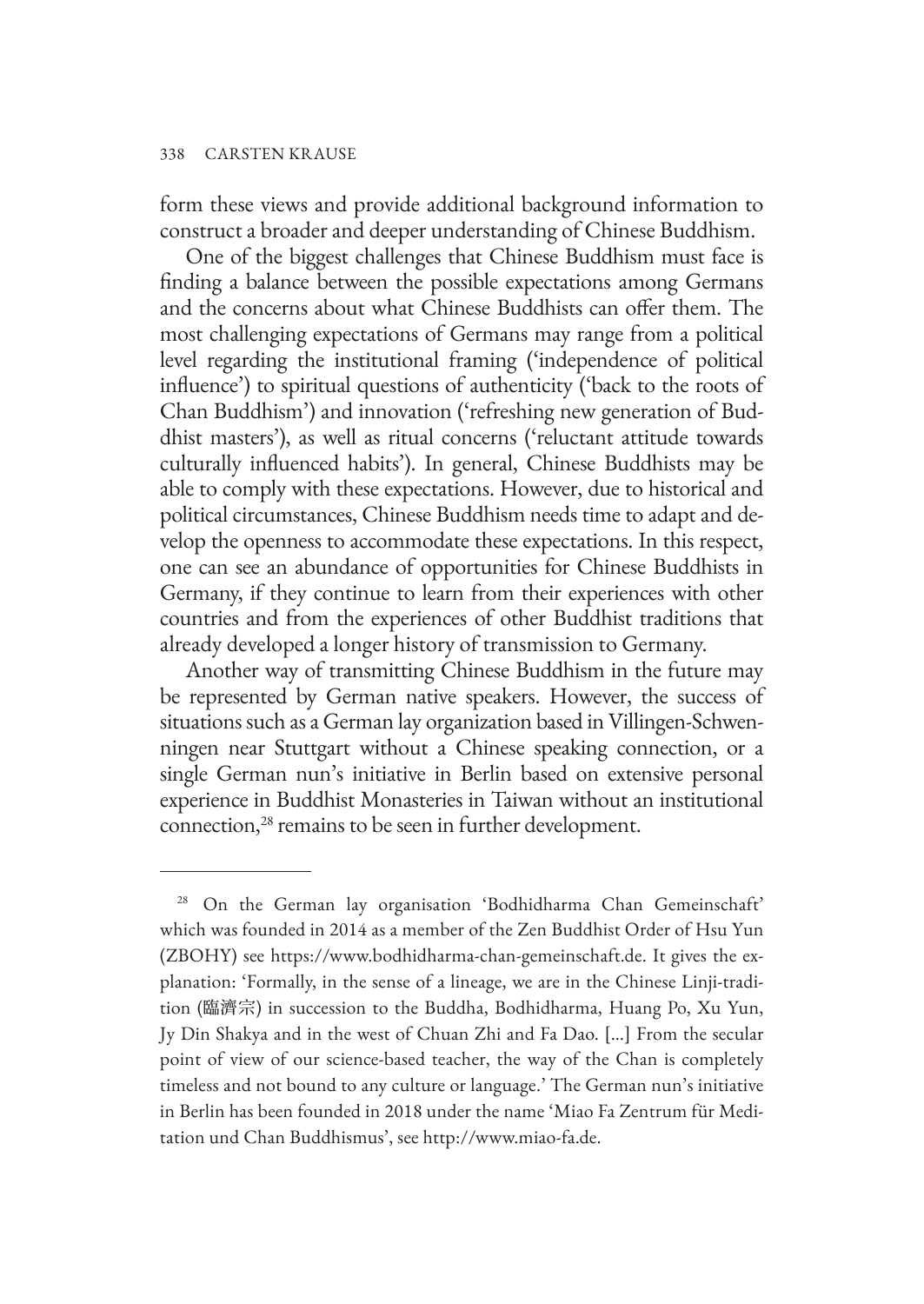# **Bibliography**

- Angelskår, Trine. 'China's Buddhist Diplomacy'. *Norwegian Peacebuilding Resource Centre Report*, March 2013.
- Baumann, Martin. 'Buddhism in Europe: Past, Present, Prospects'. In *Westwards Dharma: Buddhism Beyond Asia*, edited by Charles S. Prebish and Martin Baumann, 85–105. Berkeley: University of California Press, 2002.
- ———. 'Global Buddhism: Developmental Periods, Regional Histories, and a New Analytical Perspective'. *Journal of Global Buddhism* 2 (2001): 1–43.
- ———. *Deutsche Buddhisten: Geschichte und Gemeinschaften* [German Buddhists: History and Associations], 2nd enlarged ed. Marburg: Diagonal, 1993.
- Bingenheimer, Marcus. *Bibliography of Translations from the Chinese Buddhist Canon into Western Languages*. Updated in 2019. http://mbingenheimer.net/tools/bibls/transbibl.html.
- Chandler, Stuart. *Establishing a Pure Land on Earth: The Foguang Buddhist Perspective on Modernization and Globalization*. Honolulu: University of Hawaii Press, 2004.
- Deeg, Max. 'Buddhist Studies and its Impact on Buddhism in Western Societies. An Historical Sketch and Prospects'. *Purify Mind*, 2002. http://www.purifymind.com/ BuddhismWestSociety.htm.
- *Deutsche Welle*. 'Ein Abt und "#MeToo" in China' [An Abbot and #MeToo in China]. August 2, 2018. https://www.dw.com/de/ ein-abt-und-metoo-in-china/a-44924367.
- Engelbrecht, T. 'SPIEGEL TV Reportage "Kämpfen für Buddha" macht irreführende Werbung für einen falschen Shaolin-Tempel, in dem der Abt kein Abt und die Meister keine Meister sind' [SPIEGEL TV Report "Fighting for the Buddha" Misleadingly Advertises a False Shaolin Temple in Which the Abbot is no Abbot and the Masters are no Masters]. *spiegelblog.net*, February 2, 2012. http://www.spiegelblog.net/spiegel-tv-reportagekaempfen-fuer-buddha.html.
- Erling, Johnny. 'Das Imperium des Kung-Fu-Mönchs wackelt' [The Kung Fu Monk's Empire is Reeling]. *WELT*, August 9, 2015.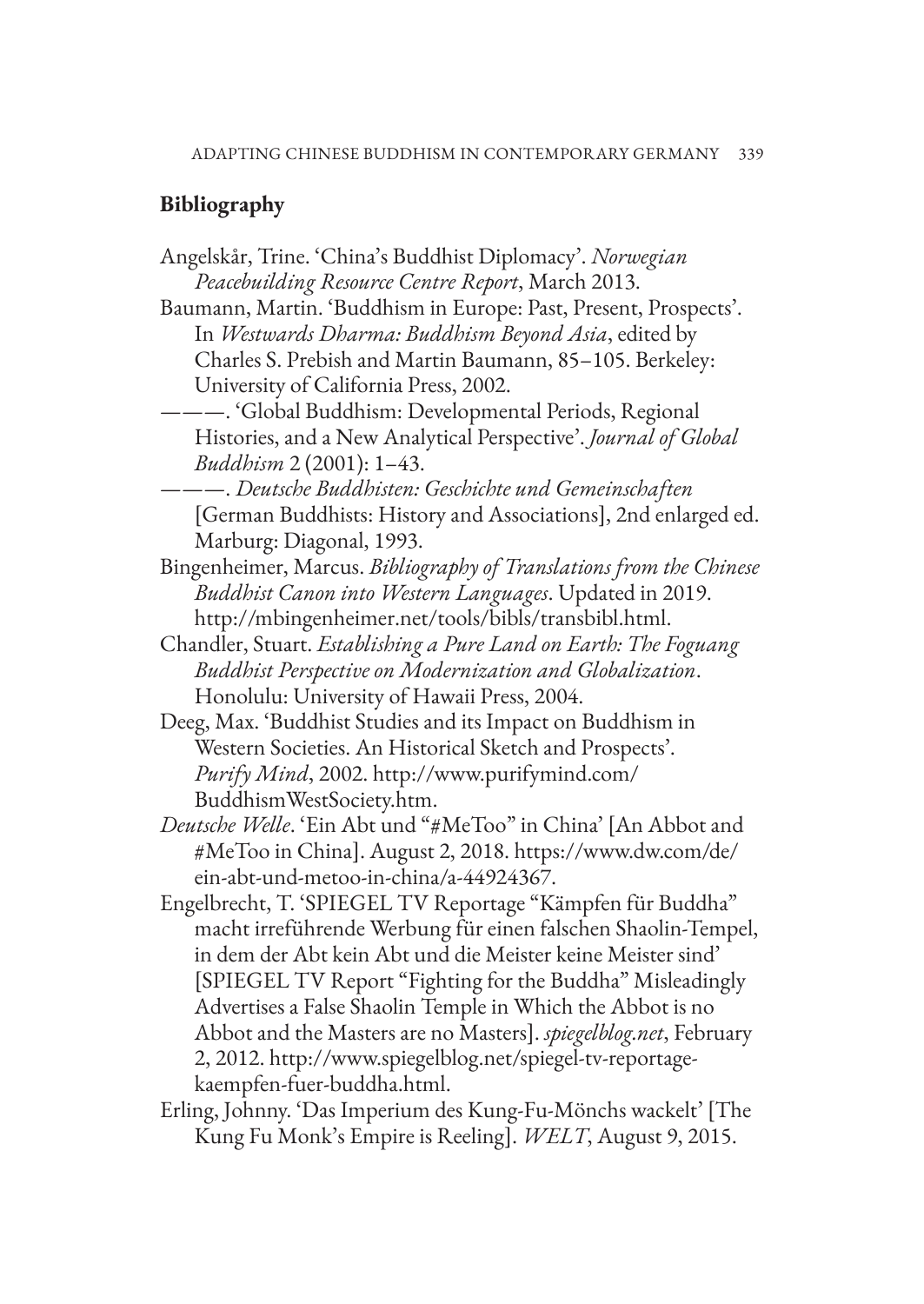https://www.welt.de/politik/ausland/article144996379/Das-Imperium-des-Kung-Fu-Moenchs-wackelt.html.

- Fo-Guang-Shan 佛光山, ed. *Andachtsbuch (I)* [Book of Devotion]. Berlin: Fo Guang Shan Tempel, 2006.
- Günzel, Marcus. *Die Taiwan-Erfahrung des chinesischen Sangha. Zur Entwicklung des buddhistischen Mönchs- und Nonnenordens in der Republik China nach 1949* [The Chinese Sangha's Taiwan Experience. On the Development of the Buddhist Order of Monks and Nuns in the Republic of China After 1949]. Göttingen: Seminar für Indologie und Buddhismuskunde, 1998.
- Richter, Carola, and Sebastian Gebauer. *Die China-Berichterstattung in den deutschen Medien* [Reports on China in German Media]. Berlin: Heinrich-Böll-Stiftung, 2010.
- *Hessische Niedersächsische Allgemeine*. 'Mönche weihen Zentrum in Lindau ein' [Monks Consecrate Center in Lindau]. June 28, 2017. https://www.hna.de/lokales/northeim/katlenburg-lindauort306070/moenche-weihen-zentrum-in-lindau-ein-8439437. html.
- Hsing Yun 星雲. *Buddhas Weisheitsperlen* [Buddha's Pearls of Wisdom]. Translated by Claudia Stevens. Darmstadt: Schirner, 2003.
- Huawei-Studie 2016. *Deutschland und China | Wahrnehmung und Realität* [Germany and China. Perception and Reality]. Berlin: Druckteam Berlin, 2016.
- Ji Zhe. 'Chinese Buddhism as a Social Force. Reality and Potential of Thirty Years of Revival'. *Chinese Sociological Review* 45, no. 2 Winter (2013): 8–26.
- Jing Hui 净慧. *Die Tore des Chan-Buddhismus* [The Way of Chan Buddhism]. Bielefeld: Theseus Verlag, 2010.
- Klein, Mechthild. 'Symbolik im Buddhismus. Was Buddhas große Ohren, sein Haardutt und seine Gestik bedeuten' [Buddhist Symbolism. What Buddha's Large Ears, His Hair Bun, and His Gestures Mean]. *Deutschlandradio Kultur* [Germany radio culture], May 22, 2016. https://www.deutschlandradiokultur.de/ symbolik-im-buddhismus-was-buddhas-grosse-ohren-sein.1278. de.html?dram:article\_id=354815.
- Kuah-Pearce, Khun Eng. 'Understanding suffering and giving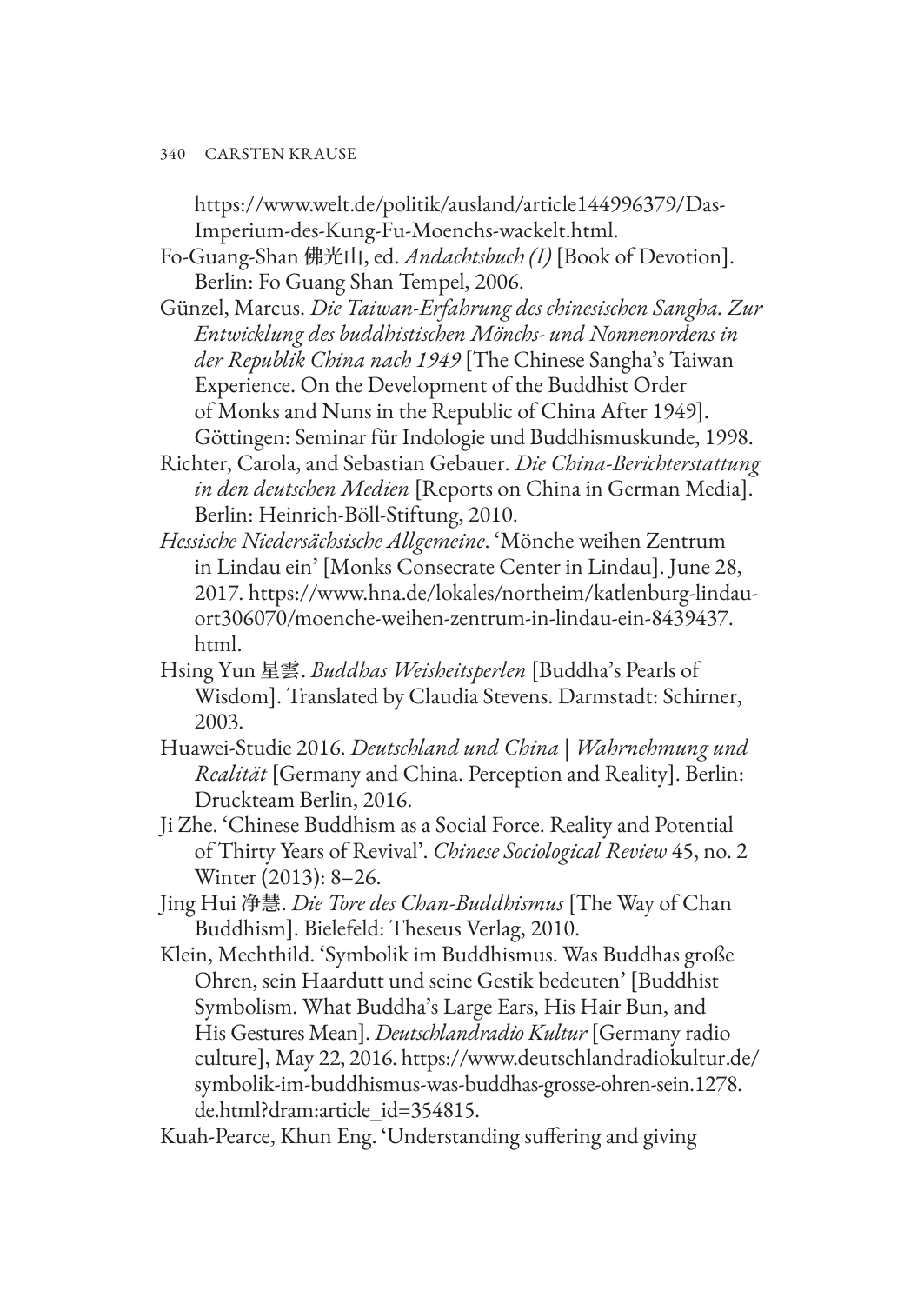compassion: the reach of socially engaged Buddhism into China'. *Anthropology & Medicine* 21, no. 1 (2014): 27–42.

Kurz, Felix. *Die Shaolin Mönche* [Shaolin Monks]. Berlin: Braus, 2012.

Laliberté, André. 'Buddhist Revival under State Watch'. *Journal of Current Chinese Affairs* 40, no. 2 (2011): 107–34.

———. 'The growth of a Taiwanese Buddhist association in China: Soft power and institutional learning'. *China Information* 27, no. 1 (2012): 81–105.

- Litsch, Franz-Johannes. 'Reise zu den Quellen des Chan-Buddhismus in China' [Voyage to the Sources of Chan Buddhism in China]. *Netzwerk engagierter Buddhisten* [Network of Engaged Buddhists], 1999. http://www.buddhanetz.org/ aktuell/chan.htm.
- Lüdde, Johanna. *Die Akkulturation chinesisch-buddhistischer Kultur im 'Shaolin Tempel Deutschland'* [The Acculturation of Chinese Buddhist Culture in the Shaolin Temple Germany]. Berlin: LIT Verlag, 2007.

———. 'Die Akkulturation des Chan-Buddhismus im Shaolin Tempel Deutschland' [The Acculturation of Chan Buddhism in Shaolin Temple Germany]. *Transformierte Buddhismen* [Buddhisms Transformed] 2 (January 2008): 28–53.

- Martenstein, Harald. 'Über Buddhafiguren als Nachfolger des Gartenzwerges' [On Buddha Statues as Successors of the Garden Gnome]. *ZEITmagazin* 20 (2013). https://www.zeit. de/2013/20/harald-martenstein.
- Nichols, Brian J. 'Typologizing Religious Practice at Buddhist Monasteries in Contemporary China'. In *'Han chuan Fojiao yanjiu de guoqu xianzai weilai' huiyi lunwen ji*《漢傳佛教研究的 過去現在未來》會議論文集 [Conference Proceedings of 'Chinese Buddhism: Past, Present and Future'], 411–36. Foguang daxue fojiao yanjiu zhongxin 佛光大學佛教研究中心 [Fo Guang University Buddhist Research Centre], April 2015.
- Overdorf, Jason. 'China vs. India: the battle for Buddha'. *Global Post*, February 19, 2012. https://www.pri.org/stories/2012-01-19/ china-vs-india-battle-buddha.

Peng Kuang. *Das Chinabild im deutschen öffentlich-rechtlichen*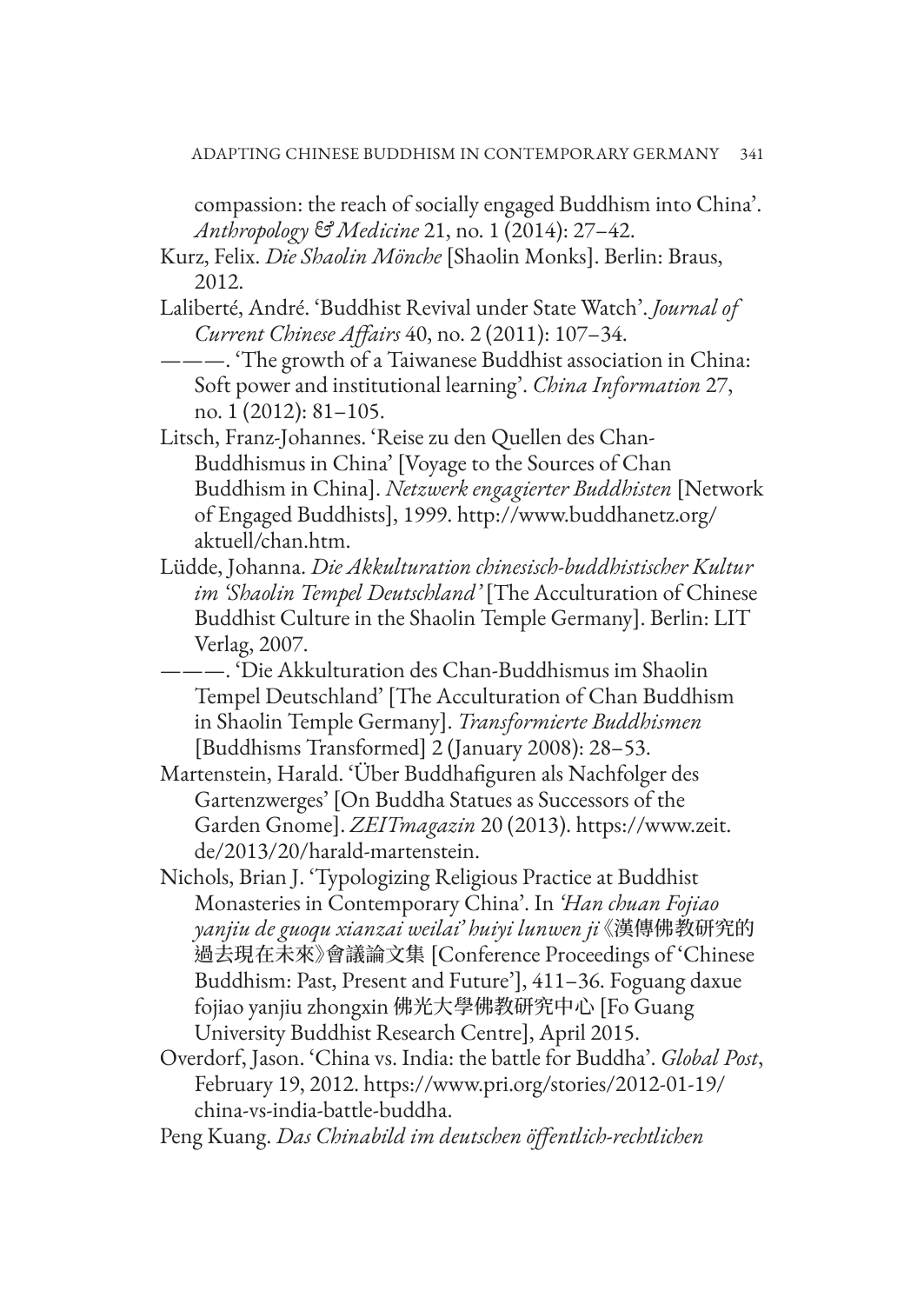*Fernsehen: Eine Inhaltsanalyse am Beispiel der China-Berichterstattung des ZDF im Jahr 2008* [The Image of China in German Public Television. A Content Analysis of ZDF Reports on China in 2008]. Marburg: Tectum Verlag Marburg, 2014.

Pfeifer, Susanne. *Das Image Chinas in den deutschen Medien. Eine Inhaltsanalyse ausgewählter überregionaler deutscher Tageszeitungen im Kontext der Vorbereitung und Austragung der Olympischen Spiele 2008* [The Image of China in German Media. A Content Analysis of Transregional German Newspapers in the Context of the Preparation of the Olympic Games and their Events]. Saarbrücken: Vdm Verlag Dr. Müller, 2009.

- Prohl, Inken. 'Projektbericht zum DFG-Projekt *"*Sinnsuche— Coping—Streben nach Wohlgefühl*"*. Transformationen buddhistisch inspirierter Vorstellungen und Praktiken in der deutschen Gegenwartsgesellschaft' [Report on the DFG (German Science Council) Project 'Search for Meaning*'*— Coping—Pursuit of Well-Being. Transformations of Ideas and Practices Inspired by Buddhism in Contemporary German Society]. *Ruprecht-Karls-Universität Heidelberg*, June 1, 2007. http://www.zegk.uni-heidelberg.de/religionswissenschaft/ forschung/buddhismus-deutschland/Projektbericht\_ Transformationen\_des\_Buddhismus\_062007.pdf.
- Repp, Martin. 'Eine Einführung in die Geschichte des Buddhismus in Deutschland' [An Introduction to the History of Buddhism in Germany]. *Zentrum Ökumene der Evangelischen Kirche in Hessen und Nassau und der Evangelischen Kirche von Kurhessen-Waldeck* [Ecumenical Centre of the Evangelical Church in Hessen and Nassau and the Evangelical Church of Kurhessen-Waldeck], February 2010. http://www.zentrum-oekumene. de/fileadmin/content/Materialien/Dokumentationen/Gesch. Dt.Buddh.Essay.pdf.
- Schmidt, Miriam. 'Ein Berliner will Shaolin-Mönch werden' [A Person from Berlin Wants to Become a Shaolin Monk]. *Badische Zeitung*, August 31, 2012. https://www.badischezeitung.de/deutschland-1/ein-berliner-will-shaolin-moenchwerden--63023911.html.

Scott, David. 'Buddhism in Current China-India Diplomacy'.